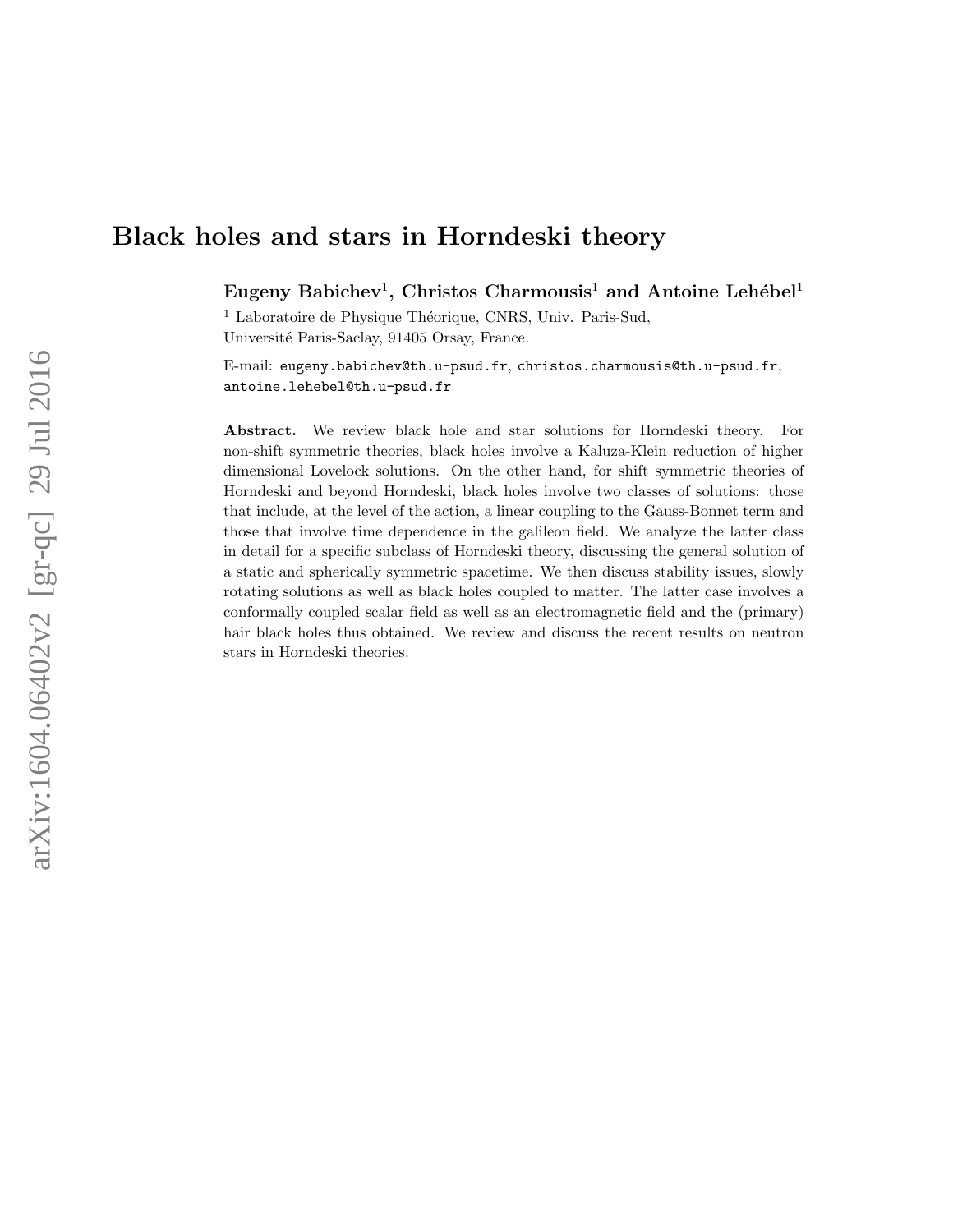# 1. Introduction-Horndeski theory

The prototype modification of General Relativity (GR) is scalar-tensor theory and as such it was introduced a long time ago as a potential gravity theory not obeying the strong equivalence principle [\[1\]](#page-25-0). Scalar-tensor theories are most probably the simplest, consistent and non trivial modification of GR [\[2\]](#page-25-1). They acquire one additional degree of freedom, represented by a real scalar field and include or contain in some limit many other theories of modified gravity. Examples of the former case are  $f(R)$  theories which are very particular scalar-tensor theories, while massive gravity or braneworlds constitute examples that are scalar-tensor theories in some specific limit. Illustrative examples of the latter are the Randall-Sundrum two brane world model [\[3\]](#page-25-2) where to lowest order, the inter-brane distance-radion plays the role of the scalar [\[4\]](#page-25-3). Or, again, the decoupling limit of DGP [\[5\]](#page-25-4) in which a special covariant galileon term appears simulating higher dimensional dynamics [\[6\]](#page-25-5). Therefore, scalar-tensor theories constitute a generic theoretical setting where one can test deviations from GR and hopefully soon enough, conduct a plethora of strong gravity observational tests. In particular, strong gravity solutions of such theories are very important due to the incoming data we know now to expect from gravitational waves [\[7\]](#page-25-6). Theoretically, we would like to understand in depth fundamental questions such as, do non-trivial (scalar) black hole solutions exist in scalar-tensor theories, are they physically stable and on what time scales? When do no-hair theorems break down and allow for such solutions? What are the gravity modification effects of such solutions? How close are they to GR black holes, what are their novel features that one might observe via gravitational wave detection? Similar types of questions apply for neutron stars: their existence and stability; what is their mass to radius ratio? The first signal for a binary black hole merger did not show any deviation from GR; however, the signal itself has at least two surprising features : the coalescing black holes are of surprisingly large size and the resulting merger has relatively slow rotation. It is probable that near future gravitational wave signals will give even more unresolved questions and novel phenomena.

Theoretically, for black holes, if the scalar field is frozen as one expects from no-hair arguments [\[8\]](#page-25-7), then background solutions are identical to GR and differences would have to be seen at the perturbative level. But if genuine hairy solutions do exist theoretically and are mathematically consistent, one may expect clear observational differences from GR black holes. Similar deviations from GR can be expected for neutron stars; for example deviations due to different mass to radius ratio and quasi-normal modes, or again possible gravitational and scalar radiation from binaries (in the case of scalartensor) etc. It is therefore very important to study compact strongly gravitating objects in scalar-tensor theories, the prototype modification of gravity.

But for a start, we should fix the scalar-tensor theory we wish to study in order to seek hairy or strongly gravitating solutions, as it is known that standard Brans-Dicke gravity does not allow for non GR black holes and cannot screen locally the scalar field. In this article, we will concentrate on higher order scalar-tensor theories, for as we will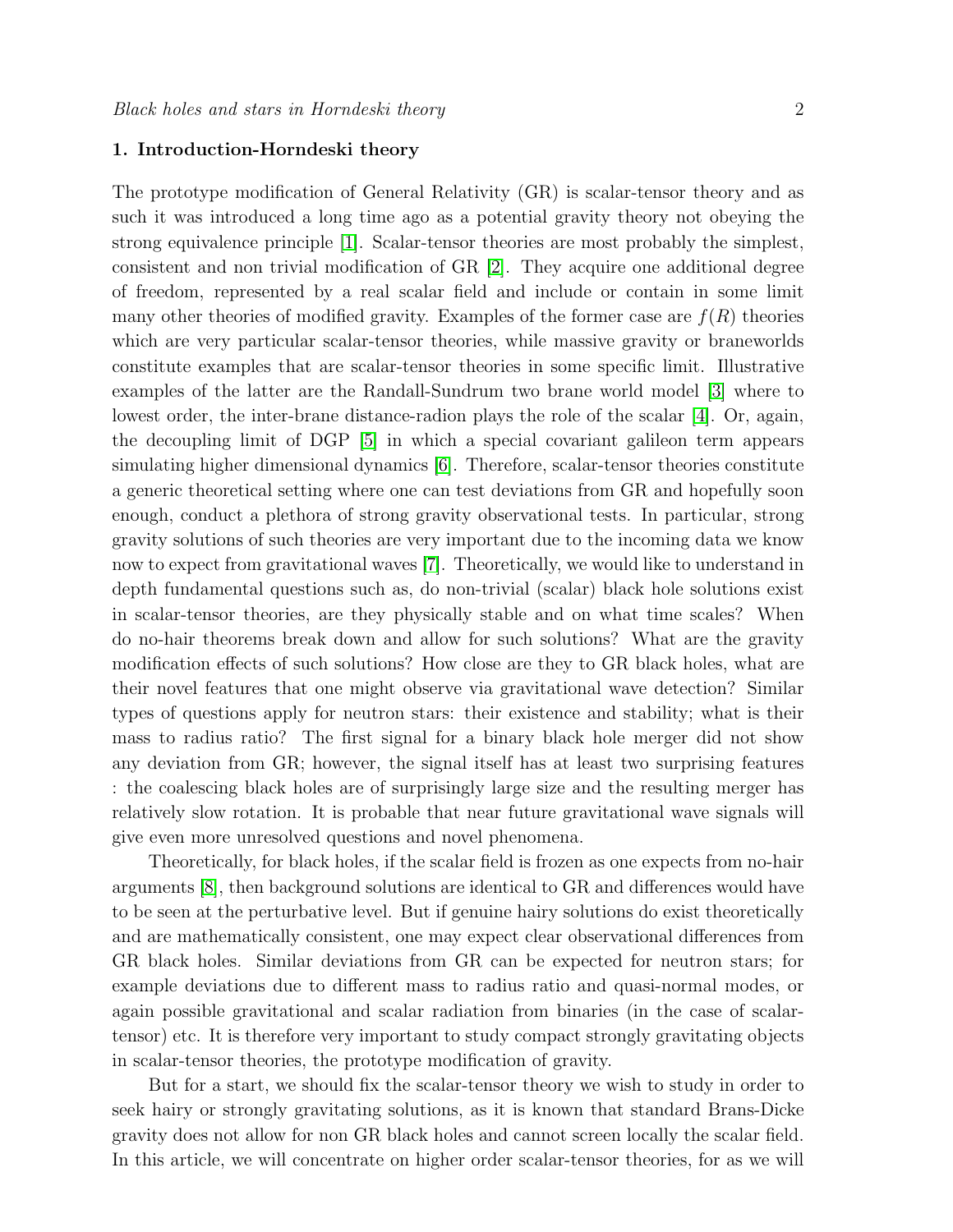see, they provide an elegant way to bifurcate no-hair theorems and also present local screening features which are essential for the theory to pass weak gravity tests [\[9\]](#page-25-8).

Following the work of Lovelock in 1971 [\[10\]](#page-25-9), who established the most general metric theory to acquire second order field equations in an arbitrary number of dimensions, Horndeski in 1974 [\[11\]](#page-25-10), posed and answered the following important question: what is the most general scalar-tensor theory in 4-dimensional spacetime yielding second order field equations? Let us consider a theory  $\mathcal{L}_{\mathcal{H}}$  involving a real scalar  $\phi$  and a metric tensor  $g_{\mu\nu}$  endowed with a Levi-Civita connection and a locally regular Lorentzian manifold of spacetime. Consider that the theory in question depends only on these two fields and an arbitrary number of their derivatives,

$$
\mathcal{L}_{\mathcal{H}} = \mathcal{L}_{\mathcal{H}}(g_{\mu\nu}, g_{\mu\nu, i_1}, ..., g_{\mu\nu, i_1...i_p}, \phi, \phi_{,i_1}, ..., \phi_{,i_1...i_q}),
$$

with  $p, q \geq 2$ . The finite number of derivatives signifies that we have a finite number of degrees of freedom and hence an a priori effective theory of gravity. Horndeski required that the theory has second order field equations. The resulting theory proposed avoids Ostrogradski instabilities [\[12\]](#page-25-11) and is a priori eligible to have ghost free vacua. Note that the requirement to have up to two second derivatives is a sufficient condition to avoid the Ostrorgadski instability, but not necessary. Indeed, recent works [\[13\]](#page-25-12) have shown that the presence of higher than second derivatives does not always lead to theories that are plagued by ghosts. The key is to note that certain higher order gravity theories can be degenerate and thus evade additional ghost degrees of freedom; in other words, they acquire the same number of degrees of freedom as Horndeski theory. This puts them on the same footing as Horndeski theories, thus as a priori healthy theories. Although we will not refer to these theories in detail, we will comment on some of their hairy solutions later on.

In its modern reformulation, Horndeski theory is written as a generalized galileon Lagrangian,

<span id="page-2-0"></span>
$$
\mathcal{L} = \mathcal{L}_2 + \mathcal{L}_3 + \mathcal{L}_4 + \mathcal{L}_5,
$$
\n
$$
\mathcal{L}_2 = G_2,
$$
\n
$$
\mathcal{L}_3 = -G_3 \Box \phi,
$$
\n
$$
\mathcal{L}_4 = G_4 R + G_{4X} \left[ (\Box \phi)^2 - (\nabla_\mu \nabla_\nu \phi)^2 \right],
$$
\n
$$
\mathcal{L}_5 = G_5 G_{\mu\nu} \nabla^\mu \nabla^\nu \phi - \frac{1}{6} G_{5X} [(\Box \phi)^3 - 3 \Box \phi (\nabla_\mu \nabla_\nu \phi)^2
$$
\n
$$
+ 2 (\nabla_\mu \nabla_\nu \phi)^3],
$$
\n(1)

where  $G_2, G_3, G_4, G_5$  are arbitrary functions of  $\phi$  and  $X = -\partial^{\mu}\phi \partial_{\mu}\phi/2$ , the canonical kinetic term. Additionally, in our notation,  $f_X$  stands for  $\partial f(X)/\partial X$ , R is the Ricci scalar,  $G_{\mu\nu}$  is the Einstein tensor,  $(\nabla_{\mu}\nabla_{\nu}\phi)^2 = \nabla_{\mu}\nabla_{\nu}\phi\nabla^{\nu}\nabla^{\mu}\phi$  and  $(\nabla_{\mu}\nabla_{\nu}\phi)^3 =$  $\nabla_{\mu}\nabla_{\nu}\phi\nabla^{\nu}\nabla^{\rho}\phi\nabla_{\rho}\nabla^{\mu}\phi$ . The Horndeski terms are also called generalized galileons. The scalar field (or galileon) has the property of admitting a special symmetry in flat (nondynamical) spacetime for  $G_2 \sim G_3 \sim X$  and  $G_4 \sim G_5 \sim X^2$ , which resembles the Galilean symmetry, hence the name galileon [\[14\]](#page-25-13). Galileon symmetry is broken for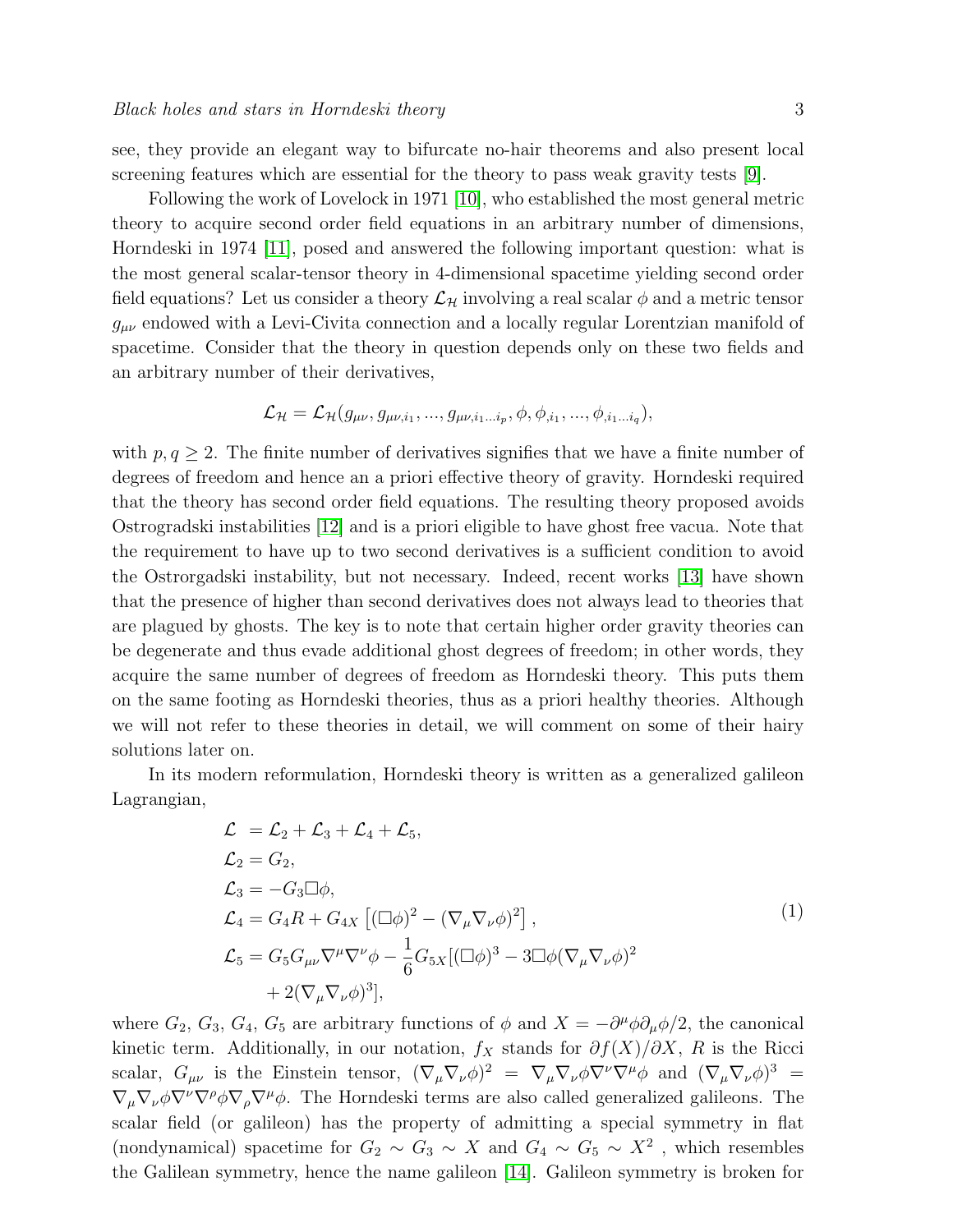a curved background and for general choice of  $G_i$ . The term "generalized" refers to the fact that the functions  $G_i$  are arbitrary [\[15\]](#page-25-14), in contrast to "covariant" galileon with fixed  $G_i$ . It is important to note that generalized galileon theory and Horndeski theory do not start from the same principle; they turn out however to be identical [\[16\]](#page-25-15).

A non-trivial subset of Horndeski theory is that of Fab 4 [\[17\]](#page-25-16). This particular theory is the unique subset of Horndeski theory that has the following defining property: it admits "self-tuning solutions" to an arbitrary bulk cosmological constant for flat spacetime. The scalar galileon adjusts itself dynamically (via an integration constant that is independent of the action couplings) to accommodate an arbitrary cosmological constant in the bulk action with spacetime being locally flat[‡](#page-3-0). Fab 4 terms are given by the following four geometric scalars:

<span id="page-3-1"></span>
$$
\mathcal{L}_{\text{John}} = \sqrt{-g} V_{\text{John}}(\phi) G^{\mu\nu} \nabla_{\mu} \phi \nabla_{\nu} \phi,
$$
\n
$$
\mathcal{L}_{\text{Paul}} = \sqrt{-g} V_{\text{Paul}}(\phi) P^{\mu\nu\alpha\beta} \nabla_{\mu} \phi \nabla_{\alpha} \phi \nabla_{\nu} \nabla_{\beta} \phi,
$$
\n
$$
\mathcal{L}_{\text{George}} = \sqrt{-g} V_{\text{George}}(\phi) R,
$$
\n
$$
\mathcal{L}_{\text{Ringo}} = \sqrt{-g} V_{\text{Ringo}}(\phi) \hat{G},
$$
\n(2)

where  $P_{\mu\nu\alpha\beta}$  is the double dual of the Riemann tensor:

$$
P^{\mu\nu}{}_{\rho\sigma} = ({}^{\star}R^{\star})^{\mu\nu}{}_{\rho\sigma} \doteq -\frac{1}{2} \epsilon^{\rho\sigma\lambda\kappa} R_{\lambda\kappa}{}^{\xi\tau} \frac{1}{2} \epsilon_{\xi\tau\mu\nu},
$$

with  $\epsilon_{\mu\nu\rho\sigma}$  the rank 4 Levi-Civita tensor. Furthermore,

<span id="page-3-2"></span>
$$
\hat{G} = R^{\mu\nu\alpha\beta} R_{\mu\nu\alpha\beta} - 4R^{\mu\nu} R_{\mu\nu} + R^2
$$
\n(3)

is the Gauss-Bonnet scalar. We will see in a forthcoming section that all of these terms with particular potentials appear in the Kaluza-Klein reduction of higher order Lovelock terms [\[19\]](#page-26-0). This theory presents several interesting aspects beyond self tuning and we will encounter Fab 4 terms throughout our analysis. They represent interactions between the scalar and very specific spacetime curvature tensors. Two of these — the Einstein Hilbert term and the Gauss Bonnet term — are Lovelock densities (see for example [\[20\]](#page-26-1)). Moreover, the Einstein and the double dual are the unique rank 2 and 4 tensors which are divergence free. These accumulated properties keep the order of the field equations down and explain their origin from Kaluza-Klein reduction. In fact Fab 4 terms are connected to shift symmetric galileons for Horndeski and beyond Horndeski theory. To see this, let us now move on to shift symmetric galileons before briefly commenting on the beyond Horndeski extension.

In this article, we will concentrate mostly on Horndeski theories that admit a remnant of galileon symmetry in flat spacetime, namely a shift symmetry for the scalar field  $\phi \rightarrow \phi + c$  (with c arbitrary real constant) in arbitrary curved spacetime. For this symmetry, it suffices to consider that  $G_2, G_3, G_4, G_5$  are arbitrary functions of X only.

<span id="page-3-0"></span><sup>‡</sup> Different subsets of Horndeski theory exhibit similar self-tuning properties towards a de Sitter attractor rather than a Minkowski one, see [\[18\]](#page-25-17).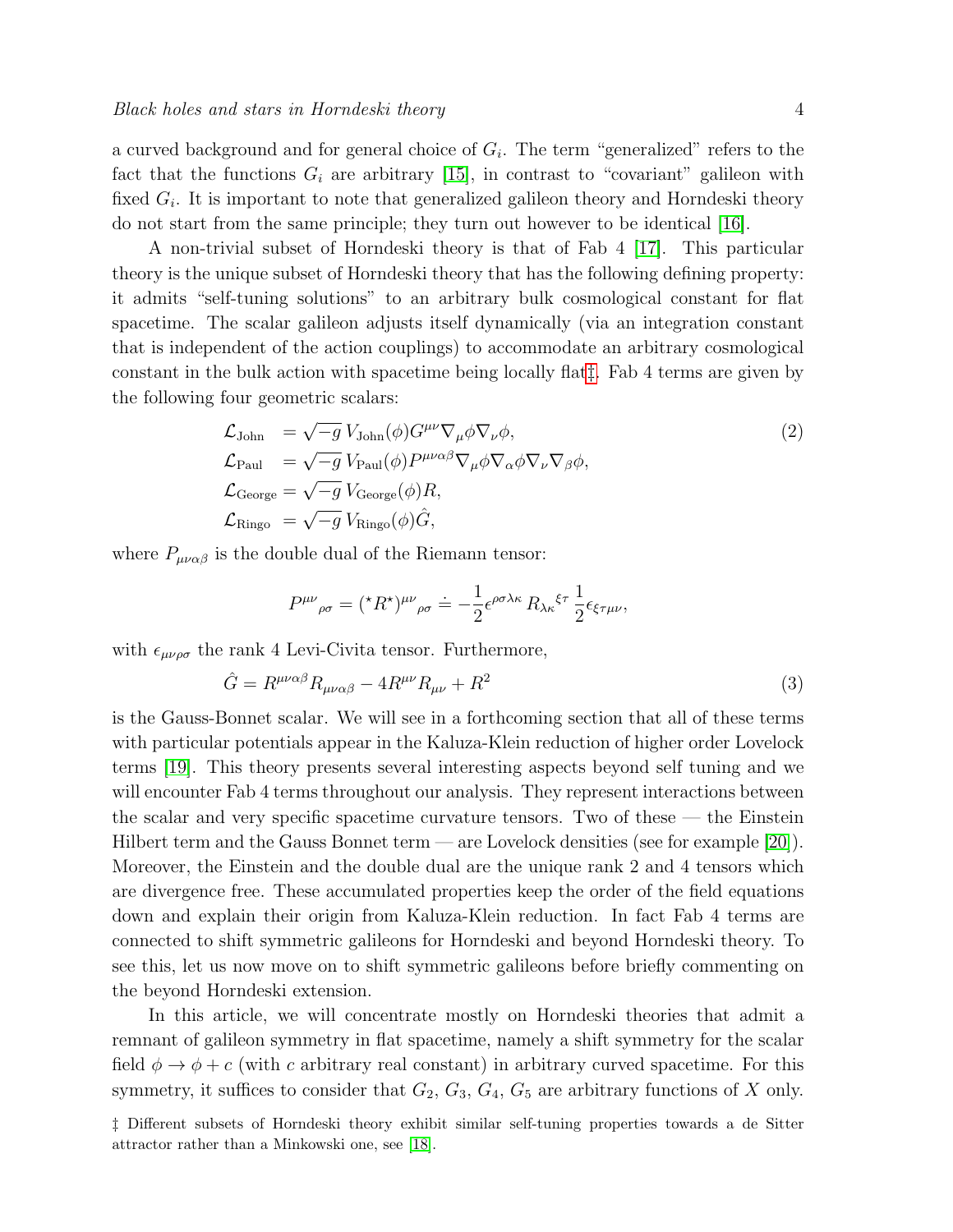Shift symmetry is associated with a Noether current which takes the form

$$
J^{\mu} = -\partial^{\mu}\phi \Big( G_{2X} - G_{3X} \Box \phi + G_{4X}R + G_{4XX} \left[ (\Box \phi)^{2} - (\nabla_{\rho} \nabla_{\sigma} \phi)^{2} \right] + G_{5X} G^{\rho\sigma} \nabla_{\rho} \nabla_{\sigma} \phi - \frac{G_{5XX}}{6} \left[ (\Box \phi)^{3} - 3 \Box \phi (\nabla_{\rho} \nabla_{\sigma} \phi)^{2} \right] + 2(\nabla_{\rho} \nabla_{\sigma} \phi)^{3} \right] \Big) - \partial^{\nu} X \Big( - \delta^{\mu}_{\nu} G_{3X} + 2G_{4XX} (\Box \phi \delta^{\mu}_{\nu} - \nabla^{\mu} \nabla_{\nu} \phi) + G_{5X} G^{\mu}{}_{\nu} - \frac{1}{2} G_{5XX} [\delta^{\mu}_{\nu} (\Box \phi)^{2} - \delta^{\mu}_{\nu} (\nabla_{\rho} \nabla_{\sigma} \phi)^{2} - 2 \Box \phi \nabla^{\mu} \nabla_{\nu} \phi + 2 \nabla^{\mu} \nabla_{\rho} \phi \nabla^{\rho} \nabla_{\nu} \phi] \Big) + 2G_{4X} R^{\mu}{}_{\rho} \nabla^{\rho} \phi + G_{5X} \Big( - \Box \phi R^{\mu}{}_{\rho} \nabla^{\rho} \phi + R_{\rho\nu}{}^{\sigma\mu} \nabla^{\rho} \nabla_{\sigma} \phi \nabla^{\nu} \phi + R_{\rho}{}^{\sigma} \nabla^{\rho} \phi \nabla^{\mu} \nabla_{\sigma} \phi \Big).
$$
\n(4)

Although the identification of Fab 4 terms with the Horndeski functionals  $G_i$  is not immediate [\[17\]](#page-25-16), clearly the Fab 4 terms are shift symmetric galileons if and only if the Fab 4 potentials are constants. For example, the John term [\(2\)](#page-3-1) is obtained setting  $G_4 = 1 + \beta X$  and  $G_2 = -2\Lambda + 2\eta X$ , while  $V_{\text{John}}$  is an arbitrary constant. The Gauss-Bonnet term (or Ringo term above) is a notable exception in that it has shift symmetry if and only if it is coupled to a linear scalar field i.e.,  $V_{\text{Ringo}} \sim \phi$ . This is because the Gauss-Bonnet term is a topological invariant in 4 dimensions and can be obtained by the choice  $G_2 = G_3 = G_4 = 0$ ,  $G_5 \sim \ln X$ . We will encounter this term when seeking for theories with hairy black holes. Note finally that the Fab 4 potentials are not in the Horndeski class if they depend on  $X$  (unlike the  $G_i$ 's). X-dependent Fab 4 potentials will inevitably lead to higher order field equations. It is intriguing however, that certain beyond Horndeski Lagrangians involve Fab 4 terms John and Paul with potentials that are precisely X dependent [\[13,](#page-25-12) [21\]](#page-26-2). We will mention solutions to these theories when discussing black holes of shift symmetric theories. But first, we will show briefly the relation of Horndeski theory to Lovelock and how one can obtain solutions for 4-dimensional galileons via Kaluza-Klein reduction of Lovelock black hole solutions.

In the next section, we will provide analytic solutions for non shift symmetric galileon theories. Then, in the following section, we will discuss the case of shift symmetric theories in great detail: the no-hair theorem and the two possible known ways to construct black hole solutions. We will develop in particular the surprising features related to time dependence for the galileon field. We will also discuss stability, slow rotation and coupling to matter. We will close with a brief section concerning first results on neutron stars before concluding. We point out to the interested reader that recently, several interesting reviews [\[8,](#page-25-7) [22,](#page-26-3) [23,](#page-26-4) [24\]](#page-26-5) have appeared discussing no-hair theorems and black hole solutions each from a different perspective.

## 2. Horndeski black holes from Kaluza-Klein reduction of Lovelock theory

It has been known since a long time that Lovelock theory[§](#page-4-0) is related to scalar-tensor theory via Kaluza Klein reduction [\[25\]](#page-26-6). The first explicit solutions to Horndeski gravity

<span id="page-4-0"></span><sup>§</sup> For a brief discussion on Lovelock theory in relation to Horndeski theory, see [\[20\]](#page-26-1).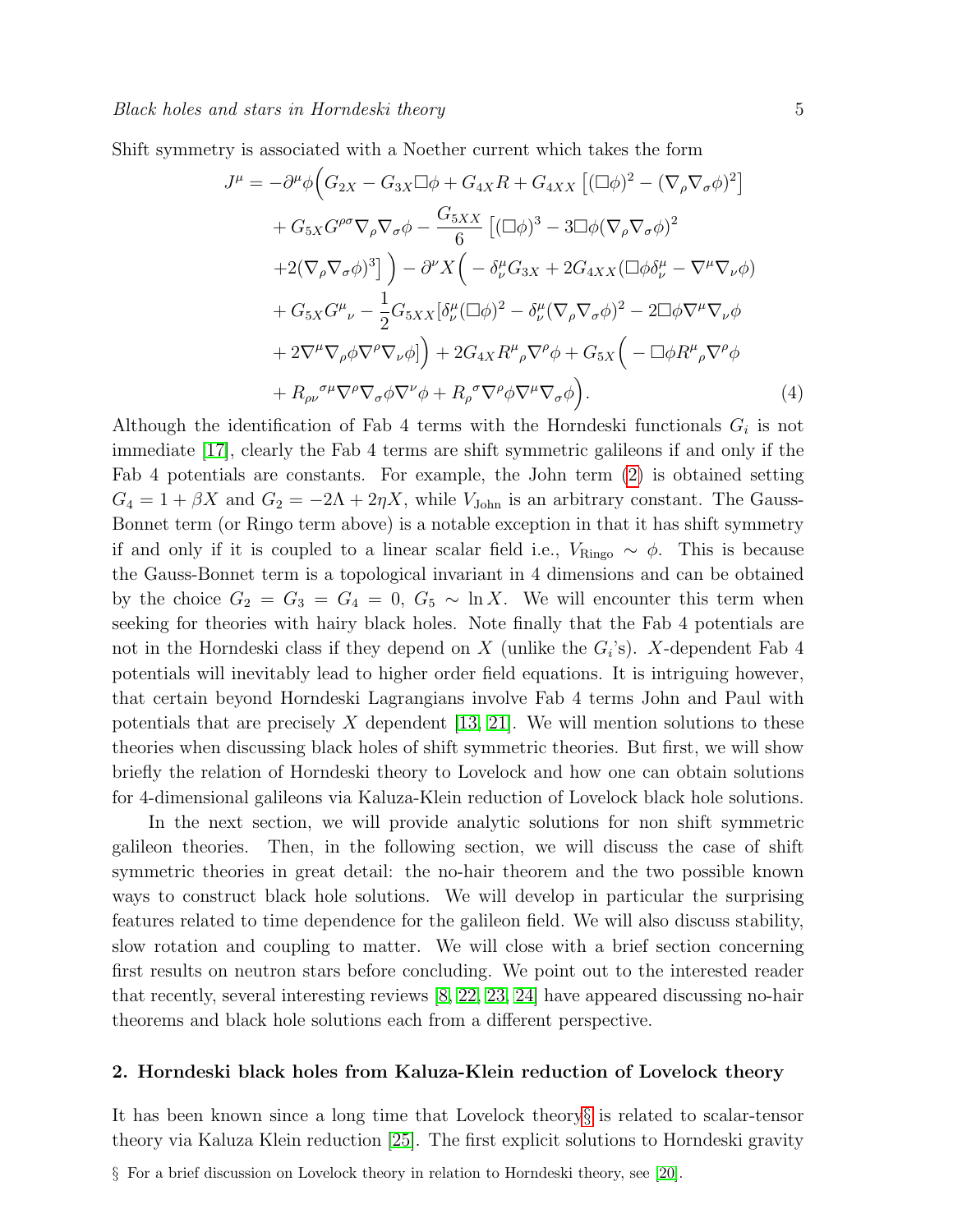theory were obtained from black hole solutions of Lovelock theory [\[26\]](#page-26-7). Let us very briefly review these solutions. Consider a D-dimensional Einstein Gauss-Bonnet theory which is the full 5 or 6-dimensional Lovelock theory,

<span id="page-5-2"></span>
$$
S = \frac{1}{16\pi G_N} \int d^D x \sqrt{-g} \left[ -2\Lambda + R + \alpha \hat{G} \right]. \tag{5}
$$

Take the simplest but consistent diagonal reduction along some arbitrary  $n$ -dimensional internal curved space  $\bf{K}$ . We reduce this theory down to 4 spacetime dimensions with  $D = 4 + n$ :

<span id="page-5-0"></span>
$$
ds_{(4+n)}^2 = d\bar{s}_{(4)}^2 + e^{\phi} d\tilde{K}_{(n)}^2.
$$
\n(6)

This frame is not the most general, it is chosen in such a way as so there is no conformal factor of  $\phi$  in front of the 4-dimensional metric. As such the radial fall-off of any Lovelock D-dimensional black hole solution will be similar to the obtained one in 4 dimensions. Hence we can expect that the radial fall off in any such truncated solution is akin to higher dimensional black hole solutions; in other words more rapid than the standard GR  $1/r$  fall-off. Terms with a tilde refer to the curved *n*-dimensional internal space, while terms with a bar refer to 4-dimensional spacetime. The idea is now to take the above action and insert the metric ansatz  $(6)$ , integrate out the *n*-dimensional geometry and obtain a reduced action in 4 dimensions with a scalar field  $\phi$  and a 4-dimensional metric. This is possible because the above ansatz  $(6)$  is a consistent truncation [\[26\]](#page-26-7). The important result is that the integer  $n$ , that corresponds to the dimension of the locally compact Kaluza-Klein space, can be analytically continued to a real parameter of the reduced action [\[27\]](#page-26-8). Therefore *n* corresponds to a dimension only for *n* integer. The solutions from the 4-dimensional point of view are still solutions of the resulting effective action for arbitrary real constant  $n$ . The 4-dimensional effective action reads, after integrating out the internal space,

<span id="page-5-1"></span>
$$
\bar{S}_{(4)} = \int d^4x \sqrt{-\bar{g}} \, e^{\frac{n}{2}\phi} \left\{ \bar{R} - 2\Lambda + \frac{n}{4}(n-1)\partial\phi^2 - \alpha n(n-1)\bar{G}^{\mu\nu}\partial_\mu\phi\partial_\nu\phi \right.\n+ \alpha \bar{G} - \frac{\alpha}{4}n(n-1)(n-2)\partial\phi^2\nabla^2\phi + \frac{\alpha}{16}n(n-1)^2(n-2)\left(\partial\phi^2\right)^2\n+ \ e^{-\phi}\tilde{R}\left[1 + \alpha\bar{R} + \alpha 4(n-2)(n-3)\partial\phi^2\right] + \alpha \tilde{G}e^{-2\phi} \right\} .
$$
\n(7)

For  $\alpha = 0$ , this effective action is just the usual KK effective action for [\(6\)](#page-5-0) with a dilaton and a Liouville type potential  $V(\phi) = e^{\frac{n}{2}\phi}(-2\Lambda + e^{-\phi}\tilde{R})$ , akin to effective string theory actions (see for example [\[28\]](#page-26-9) and references within). Generically, such theories have unusual asymptotics bifurcating no-hair arguments [\[29\]](#page-26-10). We note that the higher dimensional Gauss-Bonnet term yields a zoo of galileon terms (associated with the coupling strength  $\alpha$ ). The resulting Horndeski theory is of course not translation invariant as it is explicitly depending on  $\phi$ . Here, we want to obtain a black hole solution of  $(7)$  so we need to start from a Lovelock black hole in arbitrary dimension D and then read off the scalar field and the 4-dimensional metric. The important point is to recognize that for locally asymptotically flat spacetime (locally because spacetime may contain a solid angle deficit), the internal metric has to be a product of 2-spheres. This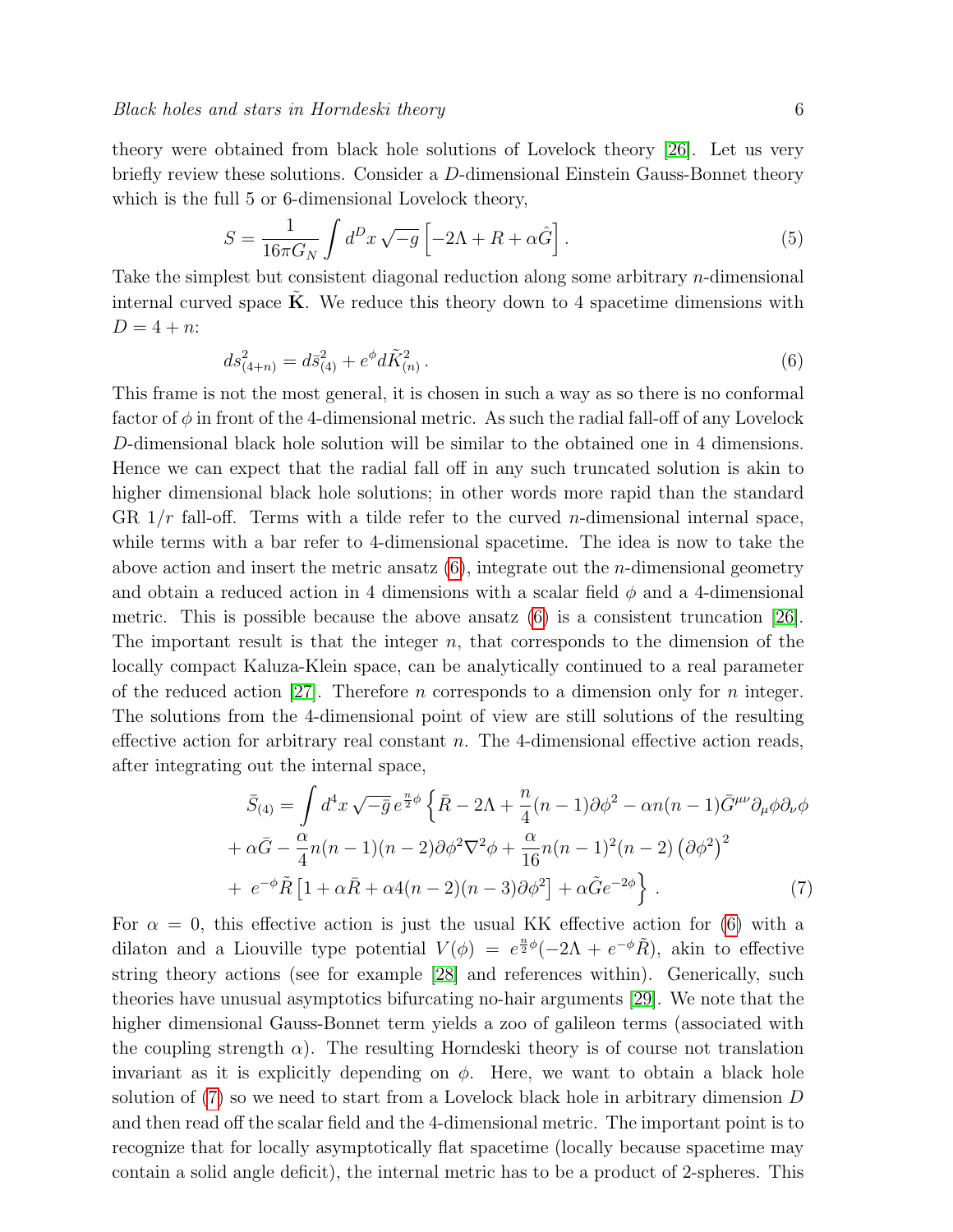is because we need the 4-dimensional solution to have, at least locally, spherical horizon sections. Thus we have to consider a solution where the  $(D-2)$ -dimensional horizon sections are  $(D-2)/2$ -products of two spheres (or in general  $(D-2)/2$ -products of 2dimensional constant curvature spaces). Thankfully this solution was found in Lovelock theory [\[30\]](#page-26-11) and the transcription in between the two theories, Lovelock [\(5\)](#page-5-2) to Horndeski [\(7\)](#page-5-1) is a straightforward calculation [\[26\]](#page-26-7). The solution reads

<span id="page-6-0"></span>
$$
d\bar{s}_{(4)}^2 = -V(R)dt^2 + \frac{dR^2}{V(R)} + \frac{R^2}{n+1}d\bar{K}_{(2)}^2,
$$
  
\n
$$
V(R) = \kappa + \frac{R^2}{\tilde{\alpha}_r} \left[ 1 \mp \sqrt{1 - \frac{2\tilde{\alpha}_r}{l^2} - \frac{2\tilde{\alpha}_r^2 \kappa^2}{(n-1)R^4} + \frac{4\tilde{\alpha}_r m}{R^{3+n}}} \right],
$$
  
\n
$$
\tilde{\alpha}_r = 2\alpha n(n+1), \qquad \frac{1}{\ell^2} = \frac{-2\Lambda}{(n+2)(n+3)},
$$
  
\n
$$
e^{\phi} = \frac{R^2}{n+1}.
$$
\n(8)

Here,  $n$  is the dimension of the internal space where we have left out a 2-dimensional constant curvature surface-the 4-dimensional horizon surface; in other words,  $n = D-4$ . This is the higher dimensional interpretation of  $n$  but once the solution is written out, we simply take n an arbitrary real number and  $(8)$  is still an exact solution emanating from the theory [\(7\)](#page-5-1). In our notation,  $\kappa = 0, 1, -1$  is the normalized horizon curvature with line element  $d\bar{K}_{(2)}^2$  (given in [\(9\)](#page-7-0)) and we have redefined the constants  $\tilde{\alpha}_r$  and  $\ell$ . Let us take  $\kappa = 1$ , which is the relevant case for positive or zero effective cosmological constant. Taking carefully the  $\tilde{\alpha}_r \to 0$  limit gives a standard Einstein dilaton solution with a Liouville potential [\[29\]](#page-26-10). These solutions have the following characteristic: the area of the horizon sphere is reduced by  $\frac{4\pi R^2}{n+1}$  rather than the standard 2 sphere area  $4\pi R^2$  as we can see in [\(8\)](#page-6-0). This is a solid deficit angle which in the case  $\alpha = 0$  yields a central singularity at  $R = 0$  when there is no mass m to create a horizon. Thus generically these solutions in Einstein-Dilaton gravity are singular — when there is no black hole mass — and their asymptotics are akin to the far away field of a global monopole [\[31\]](#page-26-12). Note the difference with GR, where the  $\Lambda = 0$  vacuum is Minkowskian in spherical coordinates (in essence  $n = 0$ ), whereas here the wedged sphere vacuum is singular at  $R = 0$  for any other n. The situation for  $\alpha \neq 0$  significantly changes as we can see after studying the horizons of the above solution. Note indeed that the vacuum  $(m = 0)$  including the  $\alpha$  corrections cloaks the singularity at  $R = 0$  by producing an event horizon for generic values of the parameter  $\alpha$  [\[26\]](#page-26-7). This solution is a concrete example where higher order terms (part of Horndeski theory) actually cloak a singularity present in a lower derivative action  $\alpha = 0$ . One can notice that the scalar  $\phi$  has a logarithmic divergence at spatial infinity, though its energy-momentum tensor remains well-behaved. Also note that the solution parametrized by n interpolates from  $n = 0$  where we have GR to scalar-tensor solutions with reduced spherical horizon and quicker fall off in the radial direction. The higher order  $\alpha$  effects introduce generically an extra internal horizon in the black hole geometry (details can be found in [\[26\]](#page-26-7)).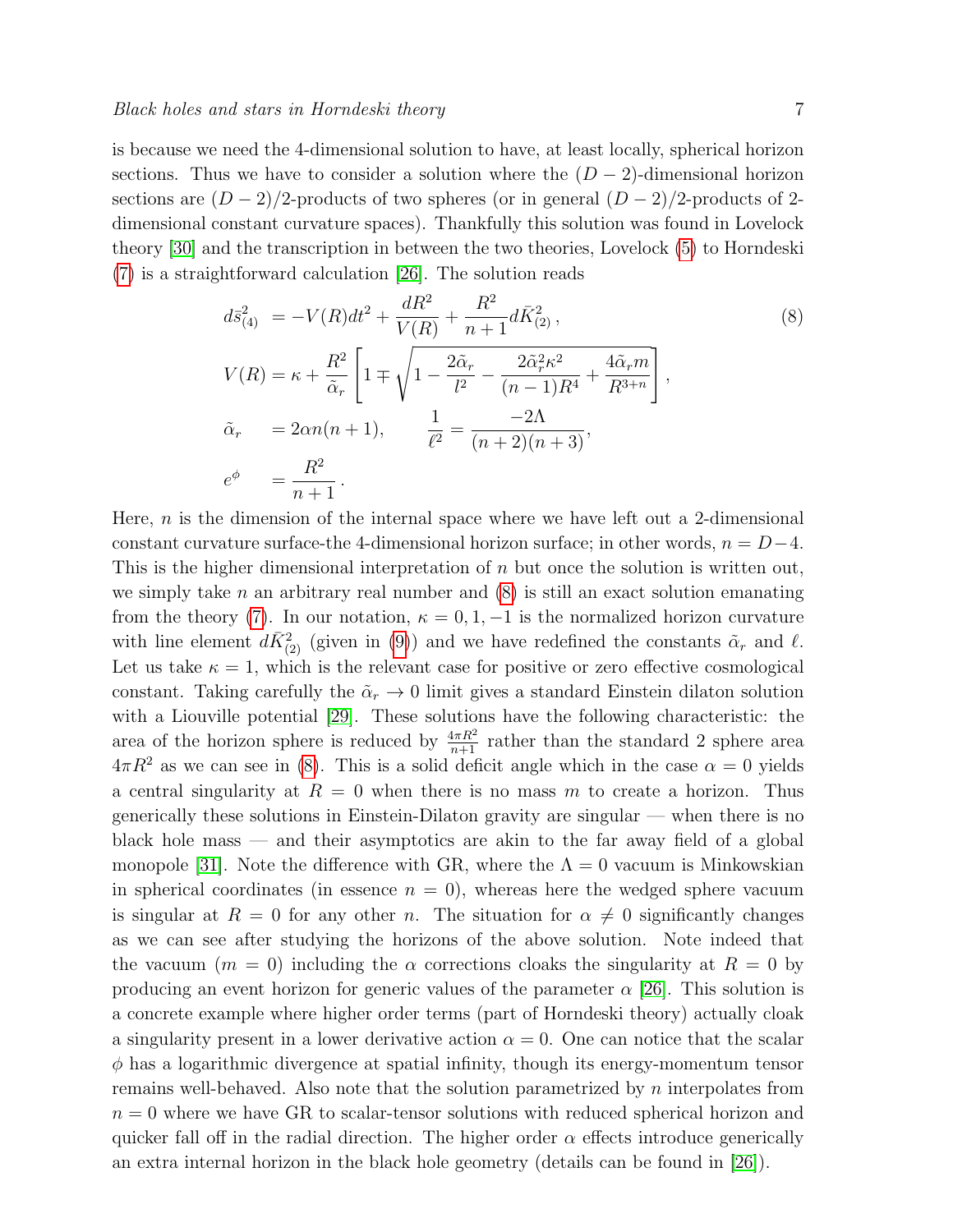## 3. Horndeski black holes in shift symmetric theories

We will now turn to black hole spacetimes of theories with shift symmetry. Here we should note that although we are mainly interested in spherical horizon geometries for the 4-dimensional solutions, we shall consider for generality, a constant curvature 2 space with line element

<span id="page-7-0"></span>
$$
dK^2 = \frac{d\chi^2}{1 - \kappa \chi^2} + \chi^2 d\phi^2,\tag{9}
$$

where for  $\kappa = 1$  we have spherical symmetry, for  $\kappa = 0$  planar symmetry and for  $\kappa = -1$ hyperbolic symmetry. The additional cases with  $\kappa = -1, 0$  are included here for they appear naturally as black hole horizons for negative (effective or bulk) cosmological constant and for Lifshitz type geometries. Although such geometries do not have an immediate interest in cosmology, we include these cases here for completeness as the parameter  $\kappa$  appears simply as some normalized parameter in the equations of motion. Additionally we take a locally static spacetime and thus we have

<span id="page-7-1"></span>
$$
ds^{2} = -h(r)dt^{2} + \frac{dr^{2}}{f(r)} + r^{2}dK^{2}.
$$
\n(10)

The crucial point to note here is that since the scalar field appears only through its derivatives in the Lagrangian, one a priori needs not impose staticity for the scalar. In fact shift symmetric galileons naturally inherit some time dependence [\[32,](#page-26-13) [33\]](#page-26-14) in cosmological settings, which is translated to a space and time dependence in a spherically symmetric setting [\(10\)](#page-7-1). This is also true for self-tuning solutions [\[20\]](#page-26-1) as we will see later on in this section (see equation [\(13\)](#page-8-0)). However, this dependence on time cannot be arbitrary. Indeed, in order to have a well defined system of field equations, the 2 tensor that is associated to the variation of the galileon terms with respect to the metric must be static and spherically symmetric. In other words, the associated energy momentum tensor of the galileon must obey the symmetries of spacetime, but not the galileon itself!||

Treating the general case is possible but technically very tedious, so we will choose to concentrate on specific sub-theories for which one can get analytic results. So let us concentrate on a subset shift symmetric galileon theory notably,

<span id="page-7-3"></span>
$$
\mathcal{L}^{\Lambda CGJ} = R - \eta (\partial \phi)^2 + \beta G^{\mu\nu} \partial_\mu \phi \partial_\nu \phi - 2\Lambda. \tag{11}
$$

This Lagrangian can be obtained by choosing  $G_4 = 1 + \beta X$  and  $G_2 = -2\Lambda + 2\eta X$ . Although the coupling  $\eta$  is canonically normalized to  $\frac{1}{2}$ , we keep it as  $\eta$  momentarily for bookkeeping purposes. The field equations are

<span id="page-7-4"></span>
$$
\mathcal{E}_{\mu\nu} = G_{\mu\nu} - \eta \left[ \partial_{\mu}\phi \partial_{\nu}\phi - \frac{1}{2}g_{\mu\nu}(\partial\phi)^2 \right] + g_{\mu\nu}\Lambda
$$
  
+ 
$$
\frac{\beta}{2} \left[ (\partial\phi)^2 G_{\mu\nu} + 2P_{\mu\alpha\nu\beta} \nabla^{\alpha}\phi \nabla^{\beta}\phi + g_{\mu\alpha}\delta^{\alpha\rho\sigma}_{\nu\gamma\delta} \nabla^{\gamma}\nabla_{\rho}\phi \nabla^{\delta}\nabla_{\sigma}\phi \right] = 0,
$$

<span id="page-7-2"></span> $\parallel$  The same guiding principle is used in GR with a complex scalar field in order to construct a hairy "Kerr" type solution by Herdeiro and Radu [\[34\]](#page-26-15).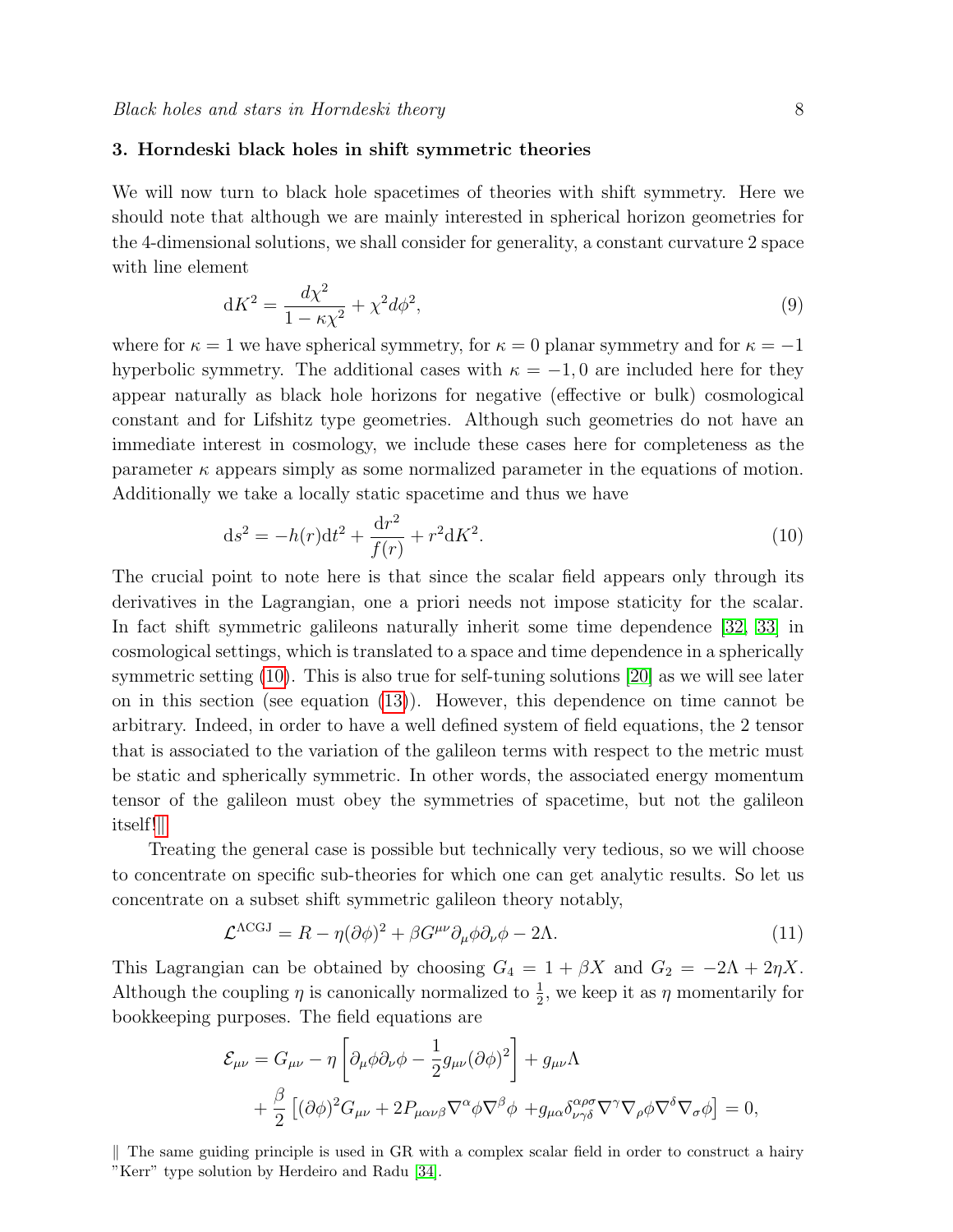The variation of the action with respect to  $\phi$  yields

$$
\nabla_{\mu}J^{\mu} = 0, \quad J^{\mu} = (\eta g^{\mu\nu} - \beta G^{\mu\nu}) \partial_{\nu}\phi.
$$

Here, the key term in the action is the John term from Fab 4 which has nice integrability properties, as we will see. Although our discussion will be associated to the specific action [\(11\)](#page-7-3), the essential results go through quite generically. Sometimes integrability has to be sacrificed on the way in the sense that one has to use numerical methods to obtain solutions.

The effective energy momentum tensor associated to the galileon is precisely  $\mathcal{T}_{\mu\nu} = -\mathcal{E}_{\mu\nu} + G_{\mu\nu} + g_{\mu\nu}\Lambda$ . As we noted above, this tensor must obey the symmetries of [\(10\)](#page-7-1) but not the scalar itself. Note for example that the Einstein plus cosmological constant term do not contribute to the  $\mathcal{T}_{tr} = 0$  equation but other terms in  $\mathcal{E}_{tr}$  do. This equation generically describes the inflow of matter in a black hole geometry and will inevitably constrain drastically the galileon field if it is not static. The first key result is the following:

Consider the shift symmetric theory [\(11\)](#page-7-3) with spacetime symmetry given by [\(10\)](#page-7-1). Starting with  $\phi = \phi(t, r)$  the only compatible ansatz with the field equations is  $\phi = qt + \psi(r).$  (12)

Indeed, taking  $\phi = \phi(t, r)$ , the flow equation  $\mathcal{E}_{tr} = 0$  yields the general solution for  $\phi$  as a separable function of t and  $r$  [\[35\]](#page-26-16). This function, when inserted in the remaining field equations, gives [\(12\)](#page-7-4) as the only possible ansatz (see the general discussion in [\[36\]](#page-26-17)).

The only solution to escape the rule of linear time dependence imposed in [\(12\)](#page-7-4) is to consider self-tuning solutions for flat spacetime. For theory [\(11\)](#page-7-3), this holds in the case of  $\eta = 0$  and  $\Lambda \neq 0$ . This is a simple example of a time dependent scalar field immersed in a static spacetime. Indeed, the solution reads

<span id="page-8-0"></span>
$$
\phi = \phi_0 + \phi_1(r^2 - t^2) \tag{13}
$$

with  $\phi_0, \phi_1$  integration constants while  $f = h = 1$  with  $\kappa = 1$  for [\(10\)](#page-7-1). The self-tuning condition reads  $V_{\text{John}}\phi_1^2 = \Lambda$  for arbitrary bulk  $\Lambda$ , and constant  $V_{\text{John}}$  [\[20,](#page-26-1) [36\]](#page-26-17)[¶](#page-8-1).

We expect the linear time ansatz [\(12\)](#page-7-4) to be true for generic shift symmetric theories (the discussion in [\[36\]](#page-26-17) includes the Paul term; solution [\(13\)](#page-8-0) is also valid for this term, see [\[20\]](#page-26-1)). It is surprising and highly non trivial that there exist time dependent configurations for a static spacetime. Mathematically, we can understand that if time dependence is linear in t, we get explicitly ODE's rather than PDE's once we input  $(12)$ in the field equations. It is worthwhile however to make a remark on the non-trivial physical significance of [\(10\)](#page-7-1) and [\(12\)](#page-7-4).

<span id="page-8-1"></span>¶ Note that the same solution in a cosmological coordinate system is a purely time dependent function,  $\phi = \phi_0 + \phi_1 T^2$ , where T is FRW proper time. This solution illustrates what we mentioned earlier, a time dependent galileon yields generically a time and space dependent galileon in a static ansatz.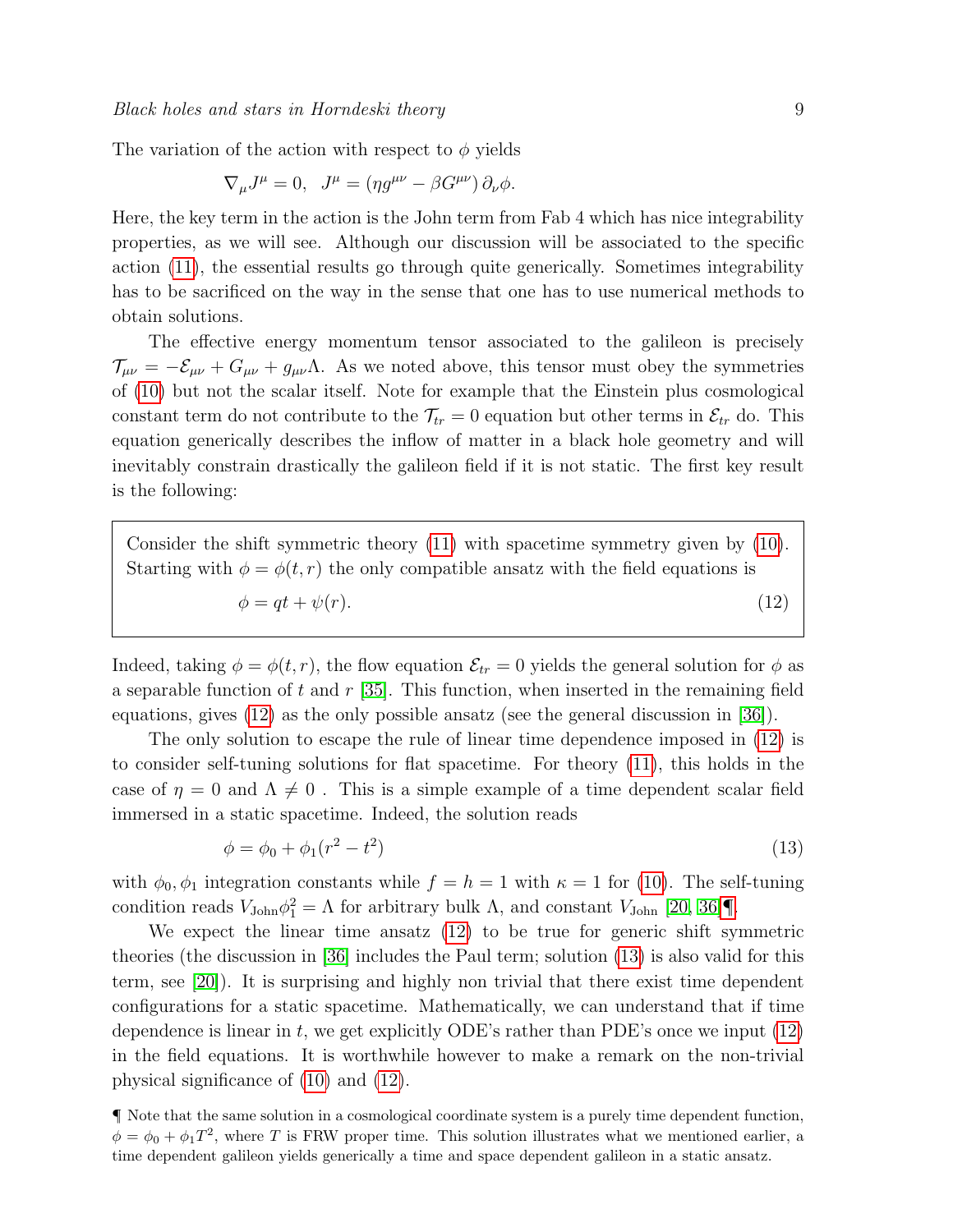The metric equation  $\mathcal{E}_{tr} = 0$  implies zero influx onto a static metric. Naively, one expects that a time dependent galileon field would accrete onto a black hole, thus making it impossible to keep a static configuration for the metric. Indeed this is the case for asymptotically flat Fab 4 self-tuning black holes. They are not known analytically but we do know that they cannot be static spacetimes. This is because they are simply not compatible with the (flat) self-tuning solution asymptotics for  $\phi$  [\[36\]](#page-26-17) as one would need  $\phi \sim r^2 - t^2$  for large r. Furthermore, standard or phantom scalar field [\[37\]](#page-26-18) or even k-essence (which is a particular case of galileon with  $G_3 = G_4 = G_5 = 0$ ) [\[38\]](#page-26-19) with the time-dependent ansatz [\(12\)](#page-7-4) do accrete onto black holes, rendering a non-zero inflow (or outflow) on a black hole, see e.g. a review [\[39\]](#page-26-20). Finally, it has been found in [\[32\]](#page-26-13) that, in the test fluid approximation, galileons also allow accreting solutions, i.e., solutions with a non-static metric. Clearly the solutions which we will describe below belong to a different branch, which exists thanks to the non-trivial higher order structure of galileons.

Summarizing, starting from  $\phi = \phi(t, r)$  and [\(10\)](#page-7-1), we end up with  $\phi = qt + \psi(r)$  and  $(10)$  as a starting ground in our search for scalar-tensor black hole solutions where q is a (possibly vanishing) constant. This time dependence was first implemented in [\[35\]](#page-26-16) in order to find the general solution for spacetime [\(10\)](#page-7-1). We will elaborate on this aspect in paragraph [3.3.](#page-13-0) The results for theory [\(11\)](#page-7-3) with [\(12\)](#page-7-4) were nicely extended to the framework of the shift symmetric Lagrangian [\[40\]](#page-26-21)  $\mathcal{L} = G_2(X) + G_4(X)R + G_{4X}[(\Box \phi)^2 (\nabla_{\mu} \nabla_{\nu} \phi)^2$  without significant differences with respect to [\[35\]](#page-26-16). The method for the more general theory is identical to [\(11\)](#page-7-3) and we refer the reader to the original paper [\[40\]](#page-26-21). Furthermore, for theories without reflection symmetry  $\phi \to -\phi$ , in particular for the case of the DGP-like Lagrangian  $G_3 \neq 0$ , the method can still be adapted although it requires numerical integration [\[41\]](#page-26-22).

The above represents a very general class of solutions for galileon theories, some of which can be obtained analytically or otherwise numerically. A second important and distinct class involves the Gauss-Bonnet term [\(3\)](#page-3-2) which is a topological invariant in 4 dimensions. This means that if this term is not coupled to the galileon field  $\phi$  in the action, it yields no term in the field equations. Indeed, this stems from the first Lovelock identity, valid only in 4 spacetime dimensions:

<span id="page-9-0"></span>
$$
H_{\mu\nu} = -2P_{\mu cde}R_{\nu}^{cde} + \frac{g_{\mu\nu}}{2}\hat{G} = 0, \qquad (14)
$$

which basically tells us that the metric variation of [\(3\)](#page-3-2) is trivial in 4 dimensions. Here we have noted  $H_{\mu\nu}$  the Lovelock 2-tensor obtained from the metric variation of the Gauss-Bonnet term [\(3\)](#page-3-2). When this term couples linearly to the scalar field as  $\phi G$ , it recovers shift symmetry. As we will see, such a term gives, whenever present, a distinct class of numerical solutions with  $q = 0$  [\[42\]](#page-26-23). But first we shall start by establishing a no-hair theorem with its precise hypotheses, which will in turn indicate the possible ways to obtain non trivial hairy solutions.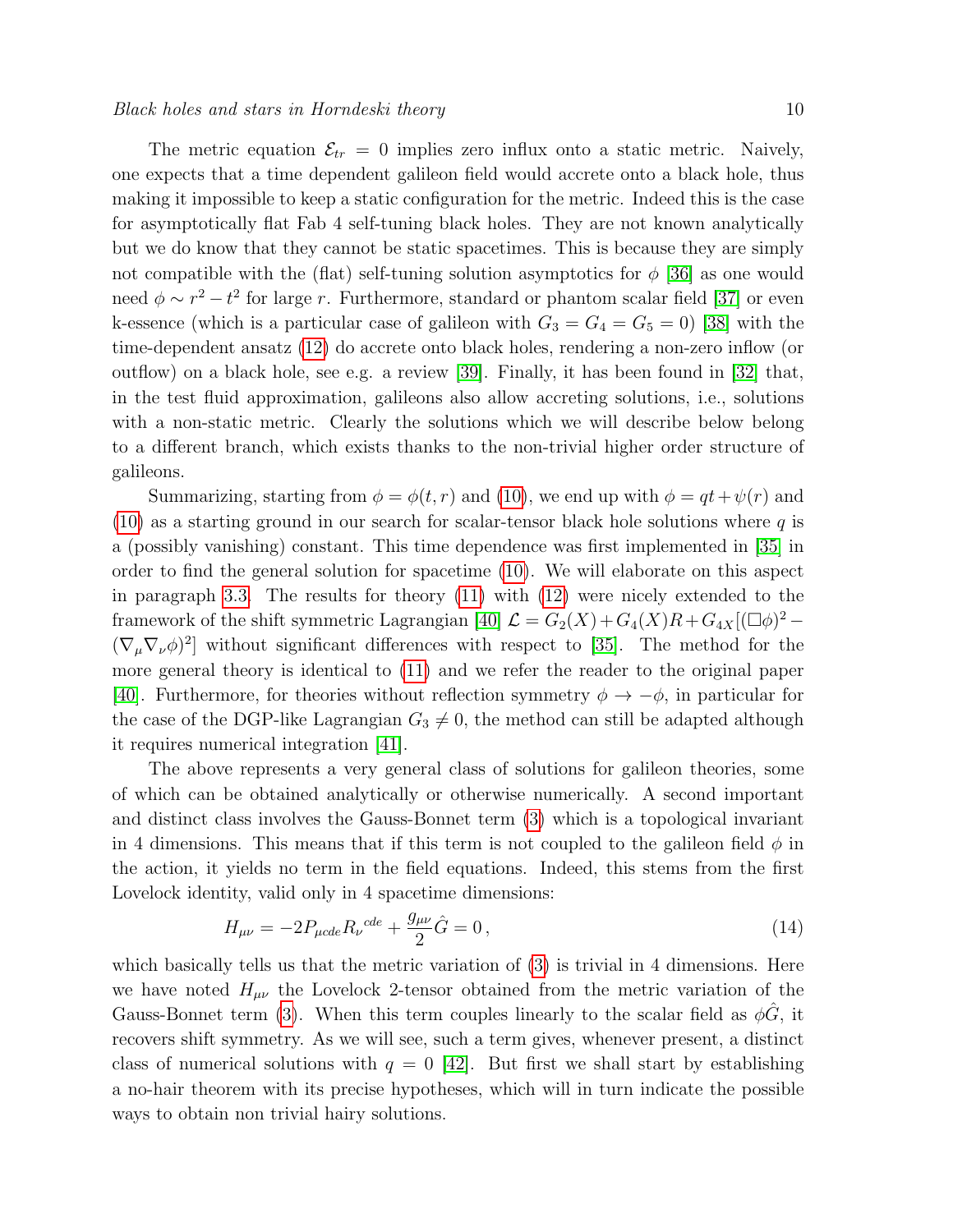# 3.1. A no-hair theorem

Hui and Nicolis were the first to consider and point out no-hair arguments for shift symmetric galileon theories [\[43\]](#page-26-24). A specific way out to their argument was discussed in [\[35\]](#page-26-16), where an explicit solution method was found and generic solutions were given. Sotiriou and Zhou looked in greater detail to the no-go theorem and developed the arguments of Hui and Nicolis while providing another class of numerical solutions [\[44,](#page-26-25) [42\]](#page-26-23). A straightforward generalization to the arguments of Hui and Nicolis was developed by Maselli *et al.* [\[45\]](#page-27-0) to extend to cases of linear time dependence [\(12\)](#page-7-4) but, as we will see in the next section, this case nicely bifurcates the no-hair theorem by use of the field equations. Thus, given all these works and considerations, let us first concentrate on the static  $q = 0$  case giving the following no-go theorem.

Consider a shift symmetric galileon theory as  $(1)$  where  $G_2, G_3, G_4, G_5$  are arbitrary functions of  $X$ . We now suppose that:

- (i) spacetime is spherically symmetric and static [\(10\)](#page-7-1) while the scalar field is also static  $(q = 0)$ ,
- (ii) spacetime is asymptotically flat,  $\phi' \to 0$  as  $r \to \infty$  and the norm of the current  $J^2$  is finite on the horizon,
- (iii) there is a canonical kinetic term  $X$  in the action and the  $G_i$  functions are such that their X-derivatives contain only positive or zero powers of  $X$ .

Under these hypotheses, we conclude that  $\phi$  is constant and thus the only black hole solution is locally isometric to Schwarzschild.

Indeed, using the symmetry assumptions, it is useful here to rewrite the line element  $(10)$  as

$$
ds2 = -A(r)dt2 + \frac{dr2}{A(r)} + \rho(r)2(d\theta2 + \sin2\theta d\varphi2).
$$

The norm of the current is  $J^{\mu}J_{\mu} = (J^{r})^{2}/A$ . By assumption, the norm of the current does not diverge on the horizon. Hence, when we are the horizon location  $A = 0$ , J<sup>r</sup> can only vanish. The conservation equation now gives  $\nabla_{\mu}J^{\mu} = \rho^{-2}(\rho^2 J^r)' = 0$  which implies that  $\rho^2 J^r$  is constant. The quantity  $\rho$  is the areal radius, used to measure the area of constant radius spheres. The latter should not be singular (zero or infinite), even at the horizon. This means that  $\rho^2 J^r$  vanishes at the horizon and hence it vanishes everywhere.  $J^r$  is therefore zero everywhere. Now J<sup>r</sup> can be put under the form  $J^r = A \phi' F(\phi'; g, g', g'')$ , where the explicit expression of F is given in [\[42\]](#page-26-23). At any point, either F or  $\phi'$  has to vanish. Under assumption (iii) that was made on the Lagrangian and because of asymptotic flatness,  $F \to -G_{2X} = constant$  as  $r \to +\infty$ . Hence  $\phi'$  is zero everywhere. Then the only solution is locally isometric to the GR solution. We should emphasize that the physical hypothesis in this theorem is that the norm of the current is finite as it is associated to the shift symmetry of the Lagrangian.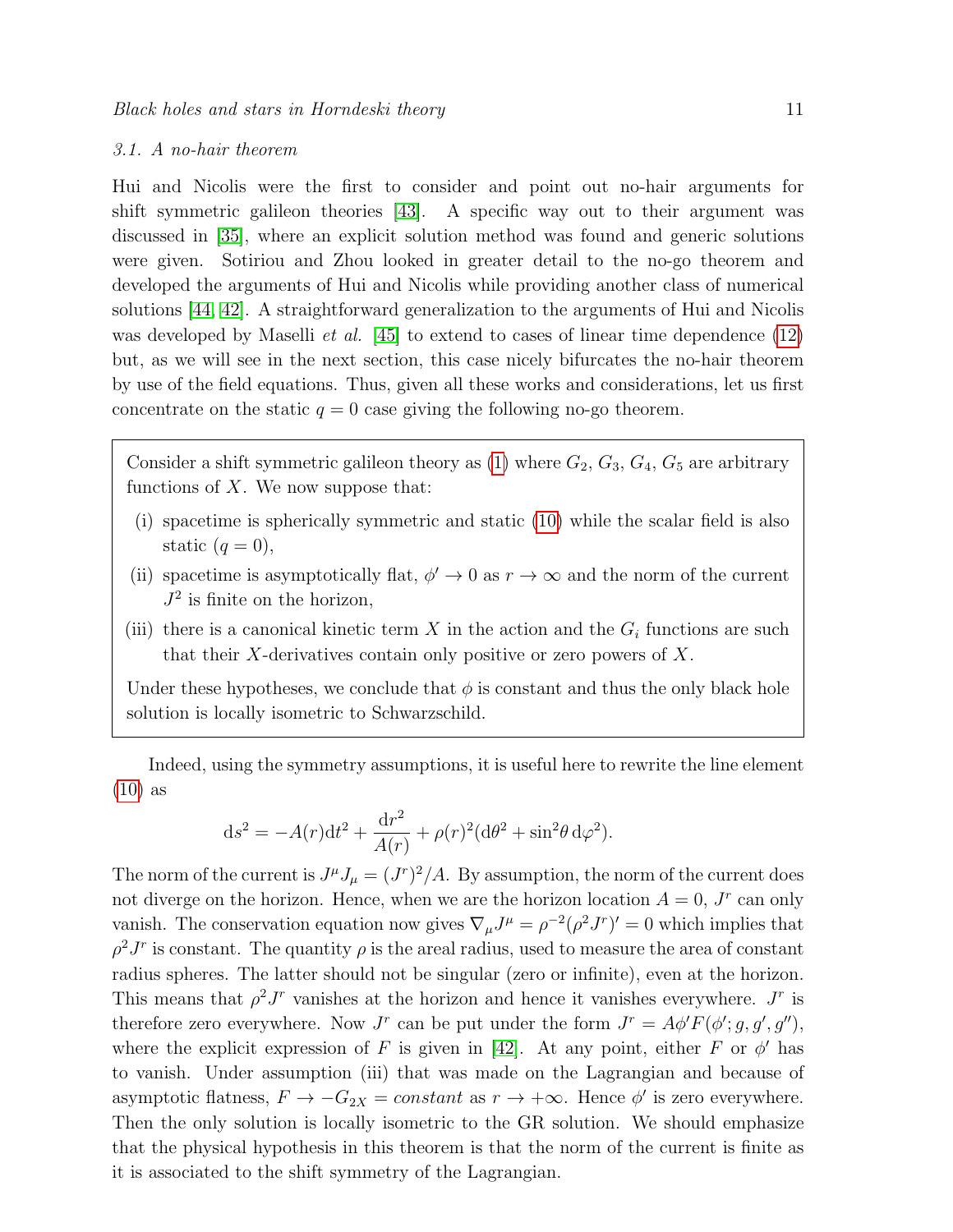#### 3.2. The no-hair theorem and hairy black holes

There actually exist (at least) two ways to construct black hole solutions with a nontrivial scalar field, summarized in Fig. [1.](#page-13-1) The first of these is to have such a theory as to be able to set everywhere  $J^r = 0$  without imposing that  $\phi' = 0$ . Generically in this case we will either give up asymptotic flatness or the presence of a canonical kinetic term. The second is to include a Gauss-Bonnet term in the action coupled to a linear scalar field. We now look at these methods in turn.

The first family amounts to necessarily taking higher derivative terms which allows  $F = 0$  without  $\phi' = 0$  in the notation of the above theorem. This case is naturally realized for the time-dependent ansatz [\(12\)](#page-7-4). The key result is the following [\[46\]](#page-27-1):

Consider an arbitrary shift symmetric Horndeski (or beyond Horndeski) theory and a scalar-metric ansatz dictated by [\(10\)](#page-7-1), [\(12\)](#page-7-4) with  $q \neq 0$ . The only solution to the scalar field equation  $\mathcal{E}_{\phi} = 0$  and the "matter flow" metric equation  $\mathcal{E}_{tr} = 0$  is given by  $J^r=0$ .

Indeed, as demonstrated in [\[46\]](#page-27-1) we have that:

$$
-qJ^r = \mathcal{E}_{tr}f,
$$

and given that  $\mathcal{E}_{\phi} = \nabla_{\mu} J^{\mu} = 0$ , the result trivially follows. The current now reads

$$
J^{\mu}J_{\mu} = -A(J^{t})^{2} + (J^{r})^{2}/A,
$$

and  $J<sup>t</sup>$  can even be singular like  $1/$ A while the current is regular on the horizon. We emphasize that the physical requirement of the no-hair theorem above is now satisfied by virtue of the field equations.

If the theory is of higher order there will be solutions other than the trivial case  $\phi' = 0$  as we will see in a moment. In fact requiring that  $\phi' = 0$  and  $q \neq 0$ , in the case of  $(11)$ , always leads to singular solutions as was shown very recently in [\[47\]](#page-27-2). Although a general proof for an arbitrary shift symmetric theory is not known, we expect it to remain true. Under the assumption that  $q \neq 0$ , the field equations dictate regularity of the current and indicate the presence only of non-trivial scalar field solutions.

On the other hand we note that the integration constant associated to the scalar field equation is equal to zero since  $J^r = 0$ . Hence, the would be "primary charge" is set to zero whenever time dependence is present and is replaced by the velocity parameter q.

If  $q = 0$ , then we have to go back to the no-hair argument and the regularity of J in order to set  $J^r = 0$  by hand.

Therefore, we see that imposing time dependence immediately renders the nohair theorem irrelevant, and a higher order Horndeski theory such as [\(11\)](#page-7-3) immediately imposes  $J^r = 0$  with  $\phi' \neq 0$ . Furthermore,  $J^r = 0$  simultaneously annihilates two of the field equations and gives a mathematically consistent system of field equations as for three variables f, h,  $\psi$  there are three remaining independent field equations:  $J^r = 0$ ,  $\mathcal{E}_{rr} = 0$  and  $\mathcal{E}_{tt} = 0$ . Therefore non trivial solutions to the field equations a priori exist.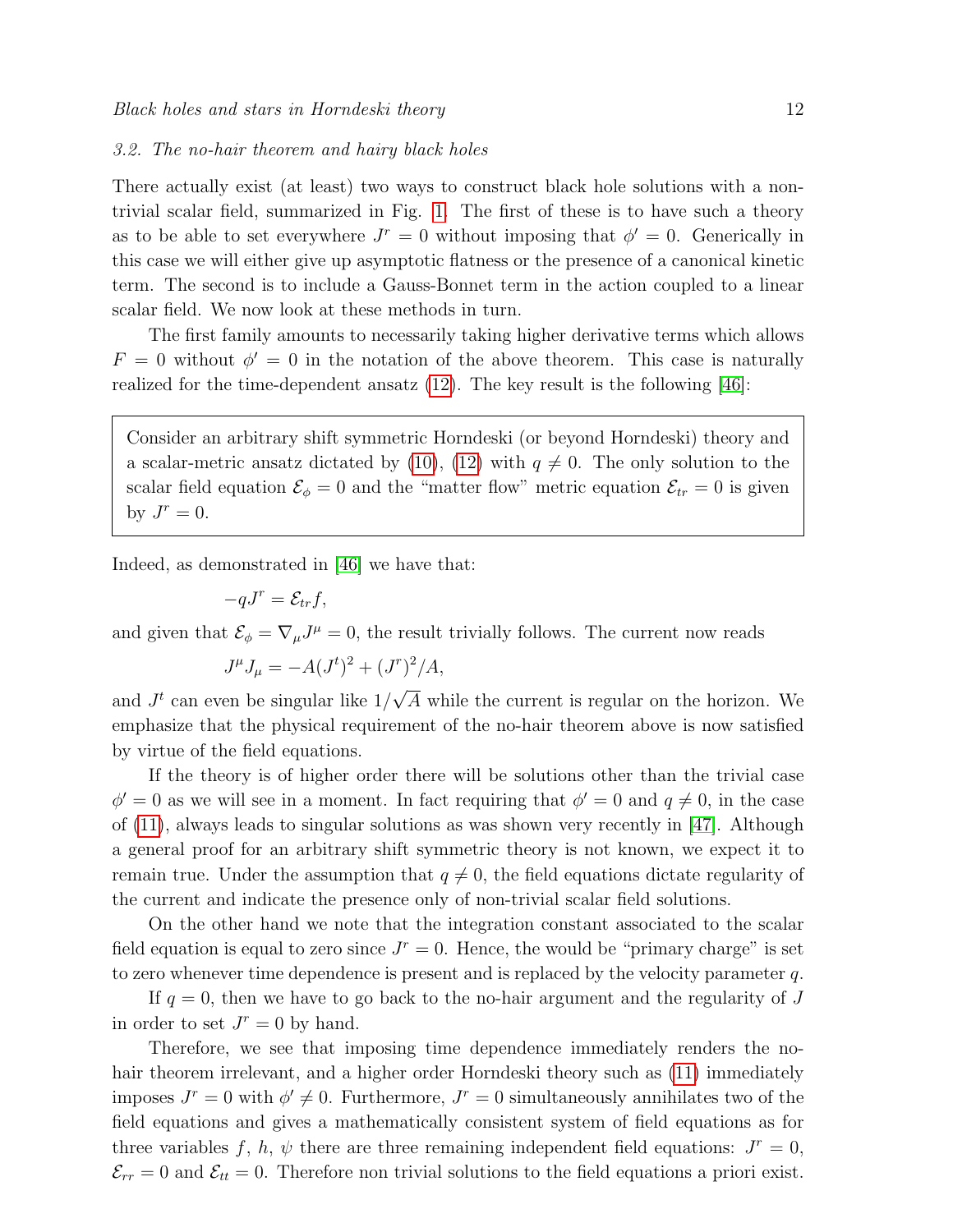A last important remark here is that time dependence renders the scalar field regular in the future black hole horizon, something which is never true for  $q = 0$  (for details see [\[35\]](#page-26-16)). Again, a proof of this is only known for theory [\(11\)](#page-7-3), but we expect it to remain true in general. We will summarize the open problems for the reader in the last section.

Our discussion above has been quite general; the integrability requirement applies even to beyond Horndeski theories [\[21\]](#page-26-2). To make the points stressed above clearer let us consider our example theory, [\(11\)](#page-7-3). Here,  $J^r = \phi'(\eta g^{rr} - \beta G^{rr})$  and  $F = \eta g^{rr} - \beta G^{rr}$ in the notation of the theorem above. So we can have either  $\phi = constant$  and  $q = 0$ corresponding to the usual GR black holes with trivial scalar field, or  $\eta g^{rr} - \beta G^{rr} = 0$ . The case  $\phi' = 0$  and  $q \neq 0$  has been ruled out in [\[47\]](#page-27-2).

The second family of solutions involves the Gauss-Bonnet invariant  $\tilde{G}$ . The no-hair theorem assumes that the X-derivatives  $G_{iX}$  contain only positive or zero powers of X. But now suppose that the  $G_{iX}$  contain terms that are  $G_5 \propto \ln|X|$  and therefore  $G_{5X} \propto 1/X$ . In fact, this along with  $G_i = 0$  for  $i = 2, 3, 4$  is the term  $\alpha \phi G$  involving the Gauss-Bonnet invariant [\(3\)](#page-3-2). Since this is a topological term in 4 spacetime dimensions it does not contribute to the metric field equations with Lovelock tensor  $H_{\mu\nu} = 0$  [\(14\)](#page-9-0). Such a Lagrangian still has shift-symmetry, because  $G$  is locally a total divergence from Poincaré's lemma. For simplicity, consider a Lagrangian built of the usual Ricci scalar, a minimal kinetic term and the Gauss-Bonnet term:

<span id="page-12-0"></span>
$$
\mathcal{L}^{\text{GB}} = \frac{R}{2} - \frac{1}{2} \partial_{\mu} \phi \partial^{\mu} \phi + \alpha \phi \hat{G}.
$$
 (15)

One gets the following scalar equation:

$$
\Box \phi + \alpha \hat{G} = 0.
$$

Therefore, here it is essential that we keep the minimal kinetic term. Now this theory because of the Gauss-Bonnet term does not satisfy requirement iii) of the theorem. Furthermore, the Gauss-Bonnet term becomes a geometric source of d'Alembert's equation for  $\phi$  on a curved background. It becomes necessary that  $\phi$  is non trivial in such a setup in a very natural way. Sotiriou and Zhou insist that any theory where this Gauss-Bonnet term is not forbidden must have hairy black holes [\[44,](#page-26-25) [42\]](#page-26-23). They go on to find a particular solution with  $q = 0$  to the above theory [\(15\)](#page-12-0) using numerical and perturbative methods.<sup>[+](#page-12-1)</sup>. They found that there exists a finite radius singularity which can be hidden behind the horizon if the black hole is massive enough. They also remarked that corrections to observables in this model are expected to be small with respect to GR.

A relation in between the scalar charge and the mass of the black hole is fixed in order for the scalar to be regular on the event horizon. The black hole constructed is then with secondary hair. This solution is therefore clearly separate from the previous class for two reasons: it acquires  $q = 0$  and, more importantly, a non zero scalar charge

<span id="page-12-1"></span><sup>+</sup> The perturbative solution was first obtained in a remarkable paper involving a charged rotating black hole dressed with an axion and a dilaton by Campbell *et al.* [\[48\]](#page-27-3). Numerical solutions of a very similar theory  $(\phi \mathcal{G} \to e^{\phi} \mathcal{G})$  were found early on in Mavromatos *et al.* [\[49\]](#page-27-4).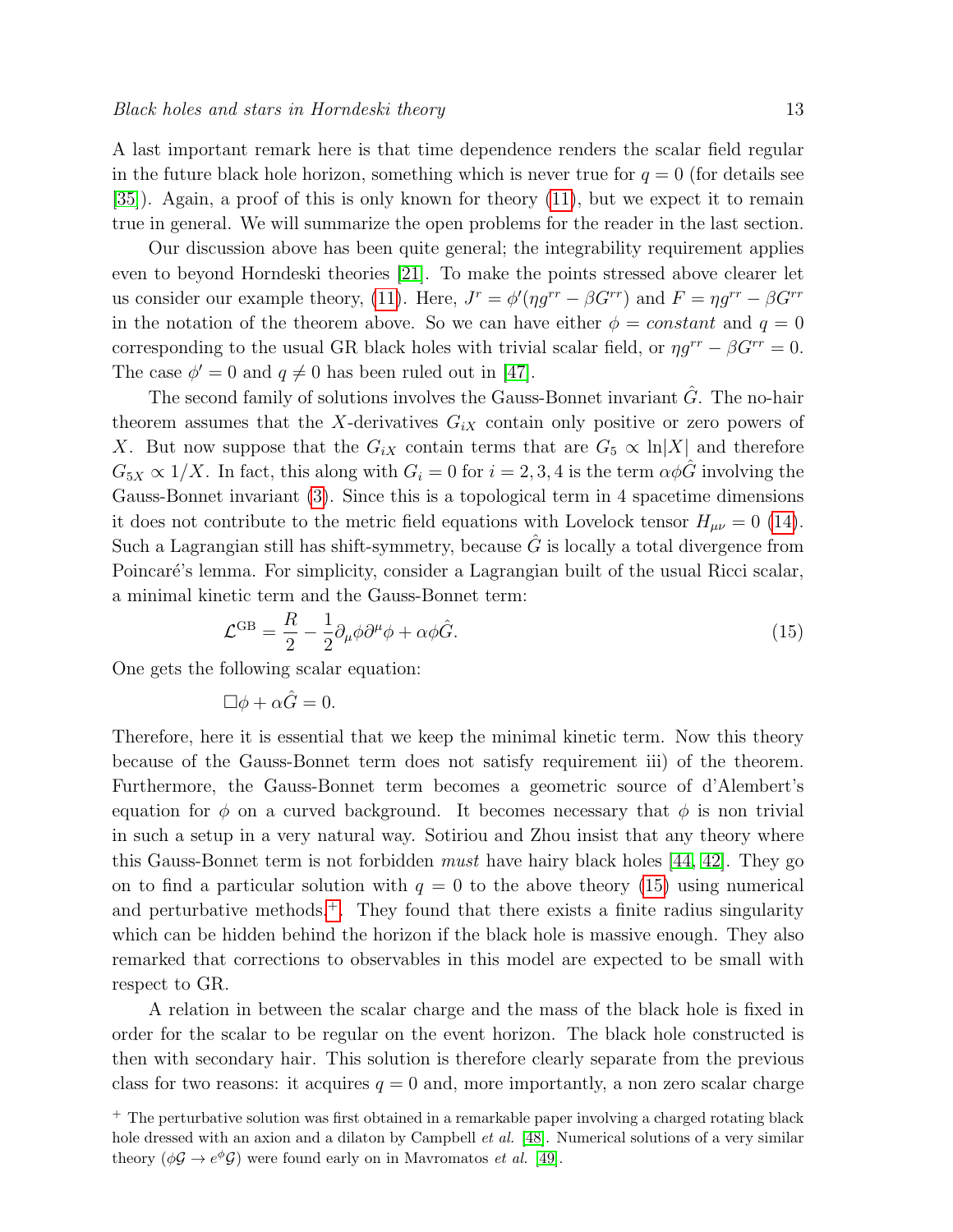

<span id="page-13-1"></span>Figure 1. Hair versus no-hair

(to be fixed relative to the black hole mass). Therefore  $J^2$  is actually singular at the horizon because  $J^r = -f\phi' - 4\alpha \frac{h'}{h}$ h  $f(f-1)$  $\frac{f-1}{r^2} \neq 0$ . At this point one needs to invoke extra input to conclude about the physical relevance of solutions with divergent norm of the current J. For this solution of the theory [\(15\)](#page-12-0), the Noether current cannot be a physical observable, in particular, it cannot be coupled to matter directly. This question requires further study.

#### <span id="page-13-0"></span>3.3. Explicit solutions of hairy black holes

We shall now concentrate on explicit black hole solutions for the theory [\(11\)](#page-7-3) setting  $\eta = \frac{1}{2}$  $\frac{1}{2}$ . Although the method works for any shift symmetric theory, the advantage here is that [\(11\)](#page-7-3) is particularly elegant in giving explicit solutions. In fact, we have the general solution which we turn to now.

The general solution of theory [\(11\)](#page-7-3) to the metric [\(10\)](#page-7-1) and  $\phi = \phi(t, r)$  is given as a solution to the following third order algebraic equation with respect to  $\sqrt{k(r)}$ :

<span id="page-13-2"></span>
$$
(q\beta)^2 \left(\kappa + \frac{r^2}{2\beta}\right)^2 - \left(2\kappa + (1 - 2\beta\Lambda)\frac{r^2}{2\beta}\right)k(r) + C_0k^{3/2}(r) = 0, \quad (16)
$$

where  $C_0$ , q are integration constants and  $\kappa = 1, -1, 0$  is the horizon curvature. Once a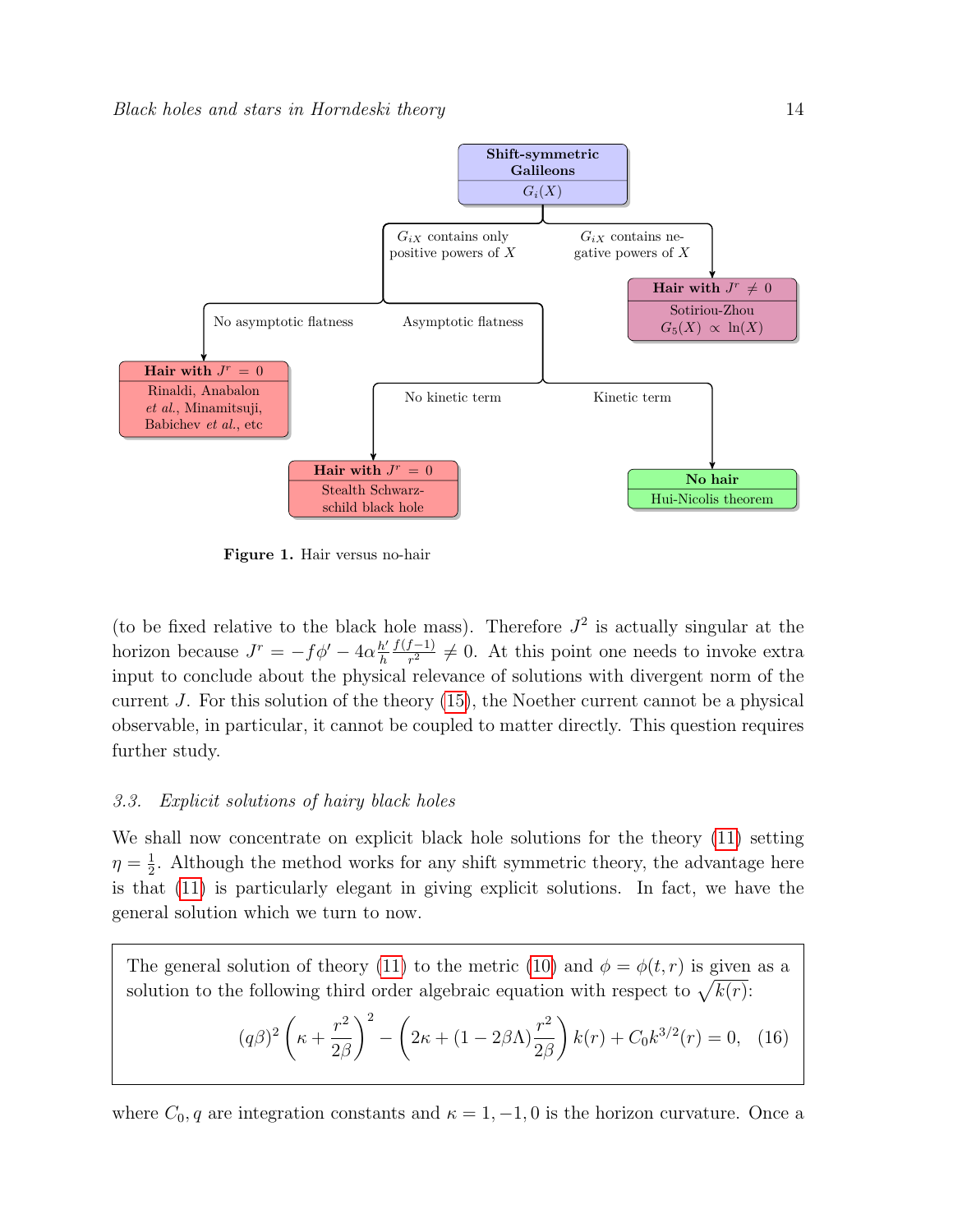solution to the above algebraic equation is given, the metric components are

<span id="page-14-2"></span>
$$
h(r) = -\frac{\mu}{r} + \frac{1}{\beta r} \int \frac{k(r)}{\kappa + \frac{r^2}{2\beta}} dr, \qquad f = \frac{(\kappa + \frac{r^2}{2\beta})^2 \beta h}{k(r)},\tag{17}
$$

whereas the scalar field [\(12\)](#page-7-4) reads

$$
\psi' = \pm \frac{\sqrt{r}}{h(\kappa + \frac{r^2}{2\beta})} \left( q^2(\kappa + \frac{r^2}{2\beta})h' - \frac{1 + 2\beta\Lambda}{4\beta^2} (h^2r^2)'\right)^{1/2}.
$$

An explicit proof can be found in [\[35\]](#page-26-16) where here for the master equation we have rescaled  $C_0$  by  $\beta$  and set  $\eta = \frac{1}{2}$  with respect to [\[35\]](#page-26-16). We note that the algebraic equation is parametrized by  $q\beta$ ,  $\beta\Lambda$  and  $C_0$  and the overall sign of  $\beta$ . We now work out the different classes of solutions according to their asymptotic behavior for large  $r$ .

3.3.1. Class I: dS and adS asymptotics For dS or adS asymptotics it is easy to see from [\(16\)](#page-13-2) that  $k = \alpha r^4 = \frac{1-2\beta\Lambda}{2\beta C_0}$  $\frac{-2\beta\Lambda}{2\beta C_0}r^4$  as  $r \to \infty$ . Since we want  $f = h$  for  $r \to \infty$ we get that  $C_0 = \frac{1-2\beta\Lambda}{\sqrt{\beta}}$ . Therefore, once we fix  $C_0$  to this value, keeping q arbitrary, we have asymptotically de Sitter or anti de Sitter solutions. The generic solution is found as a solution to the algebraic solution, but a simple example is the self-tuned Schwarzschild-(anti-)de Sitter spacetime which is given by

<span id="page-14-1"></span>
$$
k_0(r) = \left(\kappa + \frac{r^2}{2\beta}\right)^2,\tag{18}
$$

where now the parameter  $q_0$  is fixed:

<span id="page-14-0"></span>
$$
q_0^2 \beta = (1 + 2\beta \Lambda)\kappa. \tag{19}
$$

For de Sitter asymptotics, we take  $\kappa = 1$  and the solution reads

<span id="page-14-3"></span>
$$
f = h = 1 - \frac{\mu}{r} - \frac{\Lambda_{\text{eff}}}{3}r^2, \quad \psi' = \pm \frac{q}{h}\sqrt{1 - h},
$$
\n(20)

where the effective cosmological constant  $\Lambda_{\text{eff}} = -\frac{1}{2d}$  $\frac{1}{2\beta}$  and hence  $\beta < 0$  for  $\Lambda_{\text{eff}} > 0$ . This solution has self-tuning properties since the vacuum value of  $\Lambda$  does not interfere with the spacetime geometry. It is tuned by the integration constant  $q_0$  via [\(19\)](#page-14-0). It is quite remarkable that this self-tuning solution, first noted for pure de Sitter [\[50\]](#page-27-5), can be extended for generic black holes [\[35\]](#page-26-16). A characteristic of this particular solution is that the kinetic scalar  $X = q_0^2/2$  is a constant.

This self-tuning solution of de Sitter is therefore very special since  $q_0$  (and not only  $C_0$ ) is fixed with respect to the parameters of the action [\(19\)](#page-14-0). But in fact we will now argue that self tuning remains beyond this particular value,  $q = q_0$ , where of course X is not constant. This would mean that a change in the bulk cosmological constant will not change the self-tuning mechanism, in other words the effective cosmological constant remains the same. To see this, suppose that  $q^2\beta = (1 + 2\beta\Lambda) + \epsilon$ , where  $\epsilon$  is some small number compared to  $1+2\beta\Lambda$ . We now consider an expansion in  $\epsilon$  to  $k = k_0 + \epsilon k_1$  where  $k_0$  is given in [\(18\)](#page-14-1). It is then easy from [\(16\)](#page-13-2) to show that

$$
k(r) = \beta \left( 1 + \frac{r^2}{2\beta} \right)^2 \left( 1 + \frac{2\epsilon}{1 + 6\beta\Lambda - (1 - 2\beta\Lambda)\frac{r^2}{2\beta}} \right) + O(\epsilon^2).
$$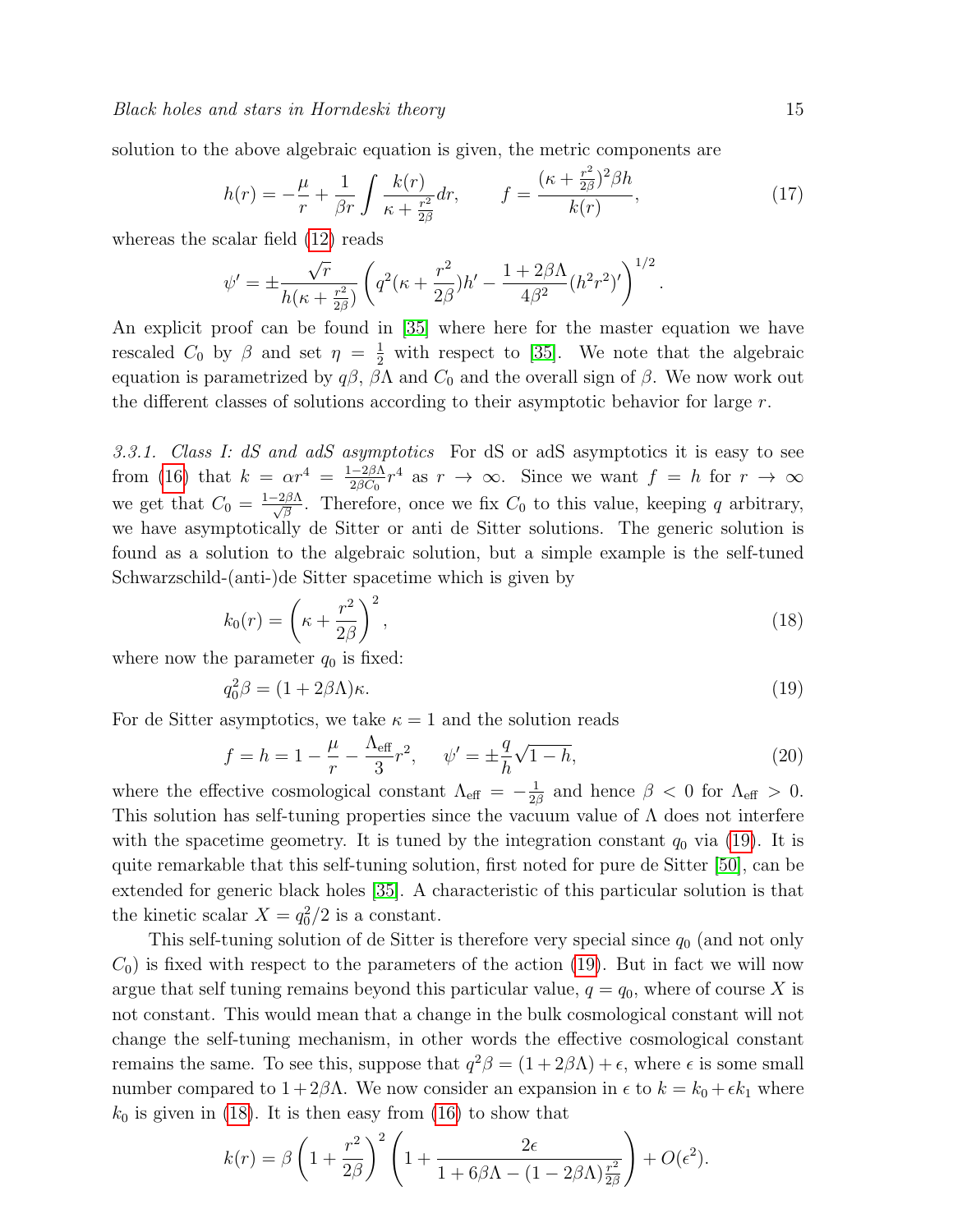Evaluating  $f$  and  $h$ , we see that the black hole solution remains unchanged asymptotically and in particular that the effective cosmological constant is not modified to this order in  $\epsilon$  [\[51\]](#page-27-6). In other words, the self-tuning mechanism remains true even if the bare cosmological constant changes. The novel  $q = q_0 + \epsilon$  tunes to accommodate the new value of the bulk cosmological constant, while the black hole solution is different locally but has the same asymptotic behavior.

This class of solutions also includes the "static"  $q = 0$  solutions. This condition was first imposed by Rinaldi [\[52\]](#page-27-7) to obtain exact solutions in asymptotically adS spacetimes, although the scalar field could become imaginary beyond the black hole horizon. Indeed, Eq.(8) of [\[52\]](#page-27-7) implies imaginary scalar field inside the horizon. Rinaldi's solution was extended in [\[53,](#page-27-8) [54\]](#page-27-9) who cured the problem by including a bare cosmological constant. The scalar field was found to be divergent at the horizon even though the norm was finite. At the end of the day, this is not necessarily a problem, since at the level of the action, only derivatives of the galileon field itself are present and on-shell the action is well behaved. Indeed, from [\(16\)](#page-13-2) we obtain:

$$
k(r) = \frac{1}{C_0^2} \left( 2\kappa + (1 - 2\beta \Lambda) \frac{r^2}{2\beta} \right)^2.
$$

Executing the integral [\(17\)](#page-14-2) we can evaluate directly h. We set for convenience  $\kappa = 1$ , i.e., spherical symmetry and  $\beta > 0$ . We also fix  $C_0$  accordingly, in order to avoid a solid deficit angle. In other words, we set the constant term in  $h$  to be equal to 1. We then get the "static" solution, first discovered in [\[52\]](#page-27-7) for  $\Lambda = 0$  and extended in [\[35,](#page-26-16) [53,](#page-27-8) [54\]](#page-27-9):

<span id="page-15-0"></span>
$$
h(r) = 1 - \frac{\mu}{r} - \frac{\Lambda_{\text{eff}}}{3}r^2 - \frac{(1 + 2\beta\Lambda_{\text{eff}})^2}{8\beta\Lambda_{\text{eff}}} \frac{\text{Arctan}(r/\sqrt{2\beta})}{r/\sqrt{2\beta}},
$$
  

$$
f(r) = \frac{(2\beta + r^2)h}{2\beta(rh)'}, \quad \phi'^2 = \frac{(1 + 2\beta\Lambda_{\text{eff}})r^2(1 - 2\beta\Lambda_{\text{eff}} - 2\Lambda_{\text{eff}}r^2)^2}{\Lambda_{\text{eff}}(1 - 2\beta\Lambda_{\text{eff}})(2\beta + r^2)^3 h(r)},
$$
(21)

with an effective cosmological constant  $\Lambda_{\text{eff}} = \frac{2\beta\Lambda - 1}{2\beta(2\beta\Lambda + 3)}$ .

3.3.2. Class II: Static Universe From [\(16\)](#page-13-2) we see that  $k \sim r^2$  as  $r \to \infty$  for  $q^2\beta = (1 - 2\beta\Lambda)$  while asymptotically  $h = 1$  and  $f = \frac{r^2}{2\beta}$  $\frac{r^2}{2\beta}$ . A typical example in this class of metrics is the black hole embedded in an Einstein static universe, which is obtained with  $C_0 = 0$  and, for simplicity,  $2\beta\Lambda = -1$ . The solution reads

<span id="page-15-1"></span>
$$
h = 1 - \frac{\mu}{r}, \quad f = \left(1 - \frac{\mu}{r}\right) \left(1 + \frac{\eta r^2}{\beta}\right),\tag{22}
$$

whereas the radial part of the scalar field is given by

$$
\psi' = \pm \frac{q}{h} \sqrt{\frac{\mu}{r(1 + \frac{\eta}{\beta}r^2)}}
$$

An alternative way to obtain explicit solutions can be given in this class [\[51\]](#page-27-6). Let us start with the de Sitter solution [\(18\)](#page-14-1)  $k_0$  in Class II. Consider the Euclidean division do the third order polynomial in [\(16\)](#page-13-2) by  $\sqrt{k}$  – √  $\overline{k_0}$  which is a factor of the third order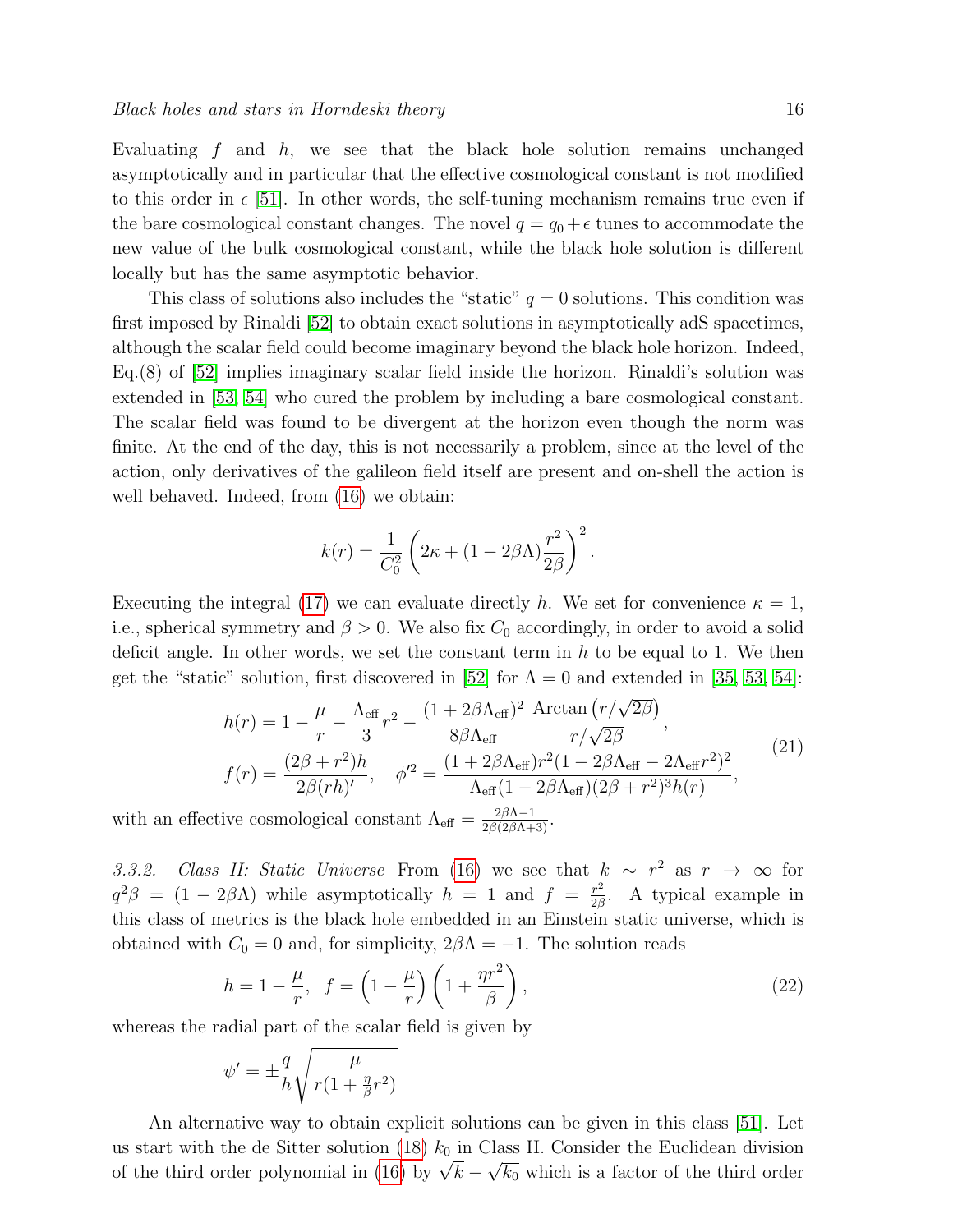polynomial. Obviously, the resulting Euclidean division gives a second order polynomial polynomial. Obviously, the resulting Euclidean division gives a second order polynomial in  $\sqrt{k}$  from which it is easy to read off the two remaining possible solutions. This technique allows us to obtain additional solutions (for the same set of parameters) once we have an explicit root of the polynomial. As our example shows the remaining roots of the polynomial generically belong to different classes of solutions. In other words, the asymptotic behavior is generically different. Additionally, for the solutions to remain real, one may have to consider different signs of the fixed parameters. For the explicit solution, see [\[51\]](#page-27-6).

3.3.3. Class III: anisotropic scaling and Lifschitz spacetimes The last possibility in the presence of a cosmological constant and a canonical kinetic term is to have  $k \sim r^{8/3}$ while  $2\beta\Lambda = 1$ . In this case, it is easy to see that as  $r \to \infty$ , we have  $h(r) \sim r^{2/3}$  and  $f \to r^2$ . These spaces have a Lifschitz spacetime behavior and their scaling symmetry is anisotropic. Indeed, we have

$$
t \to \lambda^z t
$$
,  $r \to \frac{r}{\lambda}$ ,  $(x, y) \to \lambda(x, y)$ ,

and for our case here the Lifschitz exponent is  $z = 1/3$ . Lifschitz 4-dimensional black holes are finite temperature duals of 3-dimensional non relativistic scale invariant theories in the context of holography. In this case, it is more interesting to take flat horizon asymptotics,  $\kappa = 0$  [\[55\]](#page-27-10), [\[56\]](#page-27-11). The planar black hole solution from [\(16\)](#page-13-2) was found by Bravo-Gaete and Hassaine in [\[55\]](#page-27-10) and has geometry

$$
ds^{2} = -r^{2/3}g(r)dt^{2} + \frac{dr^{2}}{r^{2}g(r)} + r^{2}(dx^{2} + dy^{2}),
$$

with  $g(r) = 1 - \frac{m}{r^{5/2}}$  $\frac{m}{r^{5/3}}$ .

3.3.4. Class IV: No canonical kinetic term Setting  $\eta = 0$  in the action [\(11\)](#page-7-3) and apart from the flat self-tuning solution [\(13\)](#page-8-0), we obtain the following algebraic equation to solve,

$$
(q\beta)^{2} - (2 - \Lambda r^{2})k(r) + C_{0}k^{3/2}(r) = 0,
$$

where we have set  $\kappa = 1$  for simplicity. The metric components are,

$$
h(r) = -\frac{\mu}{r} + \frac{1}{\beta r} \int k(r) dr, \qquad f(r) = \frac{\beta h}{k(r)},
$$

whereas the scalar field [\(12\)](#page-7-4) reads

$$
\psi' = \pm \frac{\sqrt{r}}{h} \left( q^2 h' - \frac{\Lambda}{2\beta} (h^2 r^2)' \right)^{1/2}.
$$

Again there are different type of solutions in particular taking  $q = 0$  we get a black hole solution which asymptotically behaves as  $h \sim r^4$  and is valid only for  $\Lambda < 0$ . Another example solution can be obtained by taking  $C_0 = 0$ . We then get,  $k(r) = \frac{q^2\beta^2}{2\Delta r}$  $\frac{q^2\beta^2}{2-\Lambda r^2}$ .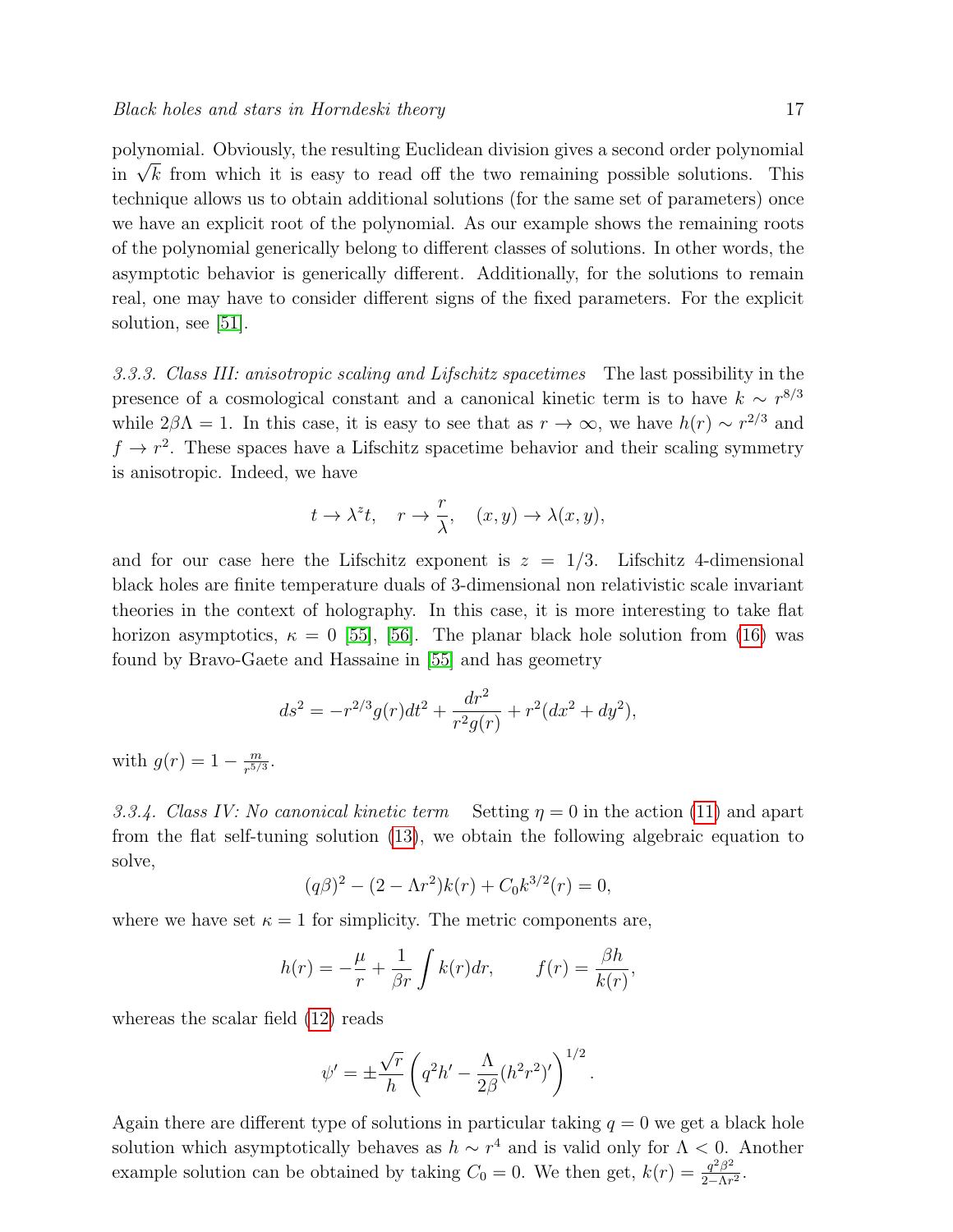Let us terminate with asymptotically flat spacetimes where  $\Lambda = \eta = 0$ . We obtain a unique solution, for  $k = constant$ :

<span id="page-17-1"></span>
$$
f = h = 1 - \frac{\mu}{r},\tag{23}
$$

and the metric is isometric to a Schwarzschild metric (BTZ stealth black holes were found in 3 dimensional spacetimes [\[57\]](#page-27-12)). However, the scalar field is not trivial and also regular in the future black hole horizon [\[35\]](#page-26-16),  $\psi' = \pm q \sqrt{\mu r}/(r - \mu)$ . The fact that we take  $\Lambda = \eta = 0$  may arguably lead to strong coupling in flat spacetime  $(\mu = 0)$  for the scalar field. Note however that the black hole solution that is found is identical to GR, so strong coupling does not a priori create a phenomenological problem, as local gravity tests remain indistinguishable relative to GR.

Furthermore, the stealth Schwarzschild metric has also the property  $X = q^2/2$ (kinetic term is constant on-shell). Because of this property it is easy to show that the above stealth solution remains a solution of the beyond Horndeski theory:

$$
\mathcal{L}^{\text{bH}} = R + F_{\text{J}}(X) G^{\mu\nu} \partial_{\mu} \phi \partial_{\nu} \phi,
$$

where  $F_{J}(X)$  is a function of X only [\[21\]](#page-26-2). It is unknown as yet if other  $X =$  contant solutions can be extended in a similar way to beyond Horndeski theories.

## 3.4. Stability

As we discussed in the beginning, Horndeski theory avoids Ostrogradski ghosts, because the field equations remain second order, and new degrees of freedom are not present. It is however not clear if the existing propagating degrees of freedom — the scalar spin-0 and the tensor spin-2 — are healthy degrees of freedom for each particular model. Moreover, there are indications that galileon theory contains a *nonlinear* ghost instability (which can be interpreted as a globally unbounded from below Hamiltonian), see e.g. a discussion in [\[58\]](#page-27-13). This however is not an issue as such, since there may exist a local minimum with a long-lived vacuum state. It is therefore more important to check if relevant solutions for a particular model at hand form a locally stable vacuum. For this it is convenient to use a perturbative approach, i.e., one studies whether small perturbations around a specific solution are stable or not. There may exist different types of pathologies, including ghost, gradient or tachyon instability[∗](#page-17-0).

The question of stability of black hole solutions in Horndeski theory has not been fully investigated up to now, although some works have been dedicated to the topic. In particular, Kobayashi et al. [\[60,](#page-27-14) [61\]](#page-27-15) focused on the stability of general spherically symmetric black holes with static galileon field, using the Regge-Wheeler formalism [\[62\]](#page-27-16). Necessary conditions were established to ensure absence of ghost and gradient instabilities. Tachyon instability has been left out in this study. Particular subclasses of Horndeski theory were also considered in [\[60,](#page-27-14) [61\]](#page-27-15), including the John term and the Gauss-Bonnet term coupled to galileon. It was shown that the static John

<span id="page-17-0"></span><sup>∗</sup> On the nonlinear level yet another pathology may manifest itself: formation of caustics, which is generic for theories with nonlinear  $G_2$  as a function of  $X$  [\[59\]](#page-27-17).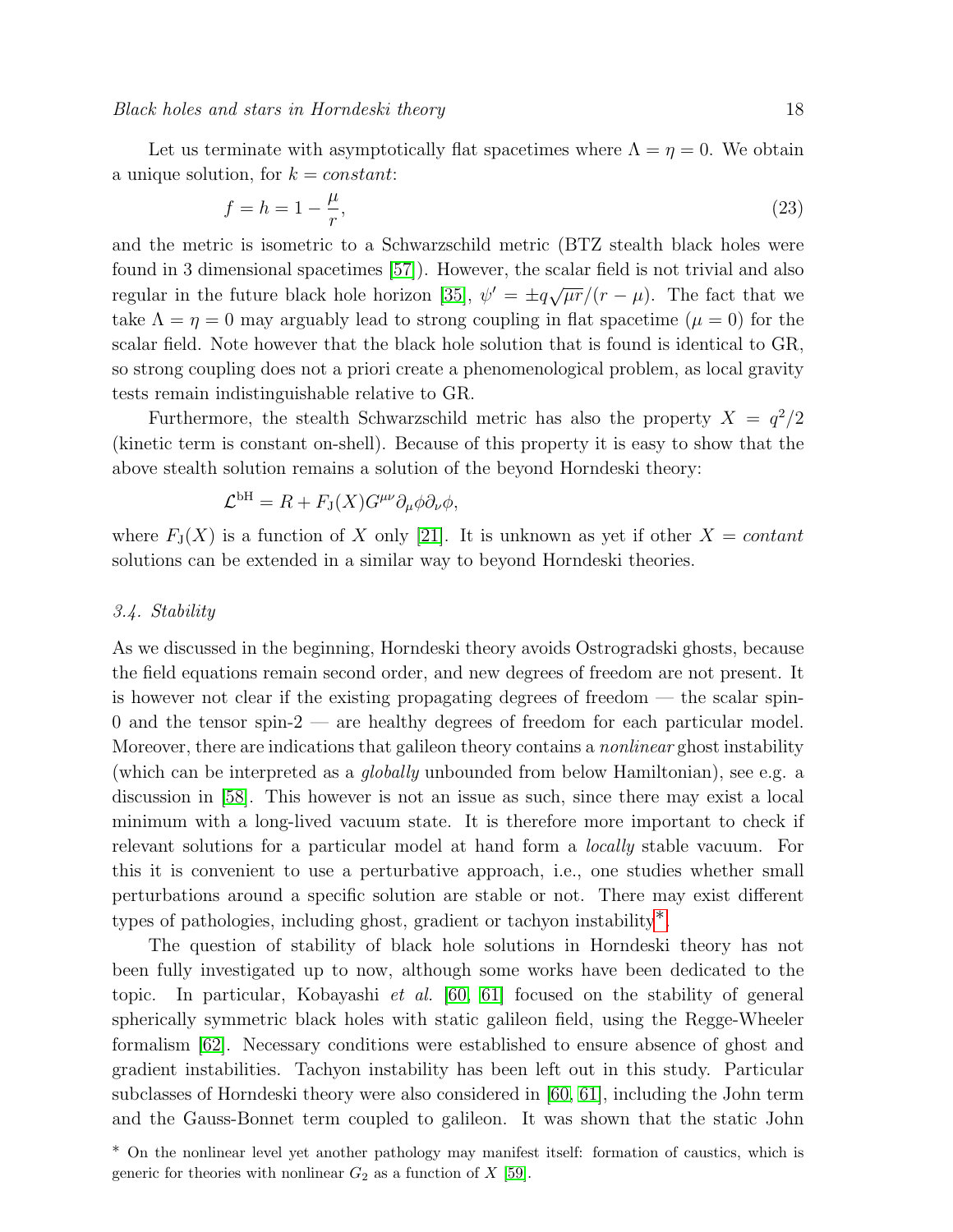solution [\(21\)](#page-15-0) is stable in some range of the  $\beta$ ,  $\Lambda$  parameters. In the small coupling limit, the Gauss-Bonnet black hole of Ref. [\[42\]](#page-26-23) also appears to be stable, quite naturally. Later, Cisterna *et al.* [\[63\]](#page-27-18) derived the odd parity perturbation equation for the model [\(11\)](#page-7-3) plus a potential term  $V(\phi)$ . In this sector of Horndeski theory, they showed the mode stability under linear odd-parity perturbations of black holes with static galileon. This study should be considered as complementary to [\[60,](#page-27-14) [61\]](#page-27-15). On one hand, it does not allow to identify ghosts if present, while on the other hand it allows to conclude about the presence of tachyons.

Although the study of static galileon solutions is an important task, which can give us an insight about the behavior of black holes in Horndeski theory, it is not clear if such a setup is physically relevant. As we have already mentioned in the beginning of this section, shift symmetric galileons naturally inherit some time dependence due to the cosmological evolution. Therefore, the study of time-dependent solutions seems to be a more physically relevant task.

Potentially viable black hole solutions should recover homogeneous cosmology at large distances. Alternatively, switching off the mass of a black hole, one should also find a cosmological solution. The study of perturbations in a homogeneous universe is normally simpler than the corresponding analysis for a black hole that is immersed in such a universe, thus offering an alternative check of the instability of solutions. Of course, the stability of a homogeneous solution does not necessarily mean the stability of a black hole solution, but any pathology found for a homogeneous solution means ruling out a corresponding black hole solution with this homogeneous asymptotic. A particular example, for which we can use the results on cosmological perturbations analysis is the black hole in the self-tuned de Sitter [\[35\]](#page-26-16). Taking the Lagrangian [\(11\)](#page-7-3) and assuming vanishing black hole mass, we can apply the results of Appleby and Linder [\[64\]](#page-27-19) (for zero Λ). It turns out that in such expanding universe, the scalar perturbations suffer from a gradient instability [\[64\]](#page-27-19).

Recently, Ogawa et al. established an important instability result [\[65\]](#page-27-20). They studied odd-parity mode perturbations of the time-dependent black hole solutions found in [\[35,](#page-26-16) [40\]](#page-26-21). The considered theory included galileon terms  $G_2$  and  $G_4$ , but not  $G_3$  or  $G_5$ , thus the theory possesses reflection symmetry  $\phi \to -\phi$  in addition to shift symmetry. Their analysis is made at the level of an effective action and does not involve the boundary conditions which are however essential for the galileon field since it is time and space dependent. For odd perturbations, the second order perturbation Lagrangian  $\mathcal{L}^{(2)}$  contains only one dynamical degree of freedom, let us call it  $\chi$ . For the ansatz [\(10\)](#page-7-1), one finds [\[65\]](#page-27-20)

<span id="page-18-0"></span>
$$
\mathcal{L}^{(2)} = c_1 \dot{\chi}^2 - c_2 \chi'^2 + c_3 \dot{\chi} \chi' + c_4 \chi^2, \tag{24}
$$

where  $c_i$  are functions of the background solution. In order for the corresponding Hamiltonian to be positive,  $c_1$  and  $c_2$  have to be positive. However, Ref. [\[65\]](#page-27-20) found that for solutions such that  $X = constant$ , the product  $(c_1c_2)$  becomes negative in the vicinity of a horizon. Thus, it is claimed that an instability is present in the odd-parity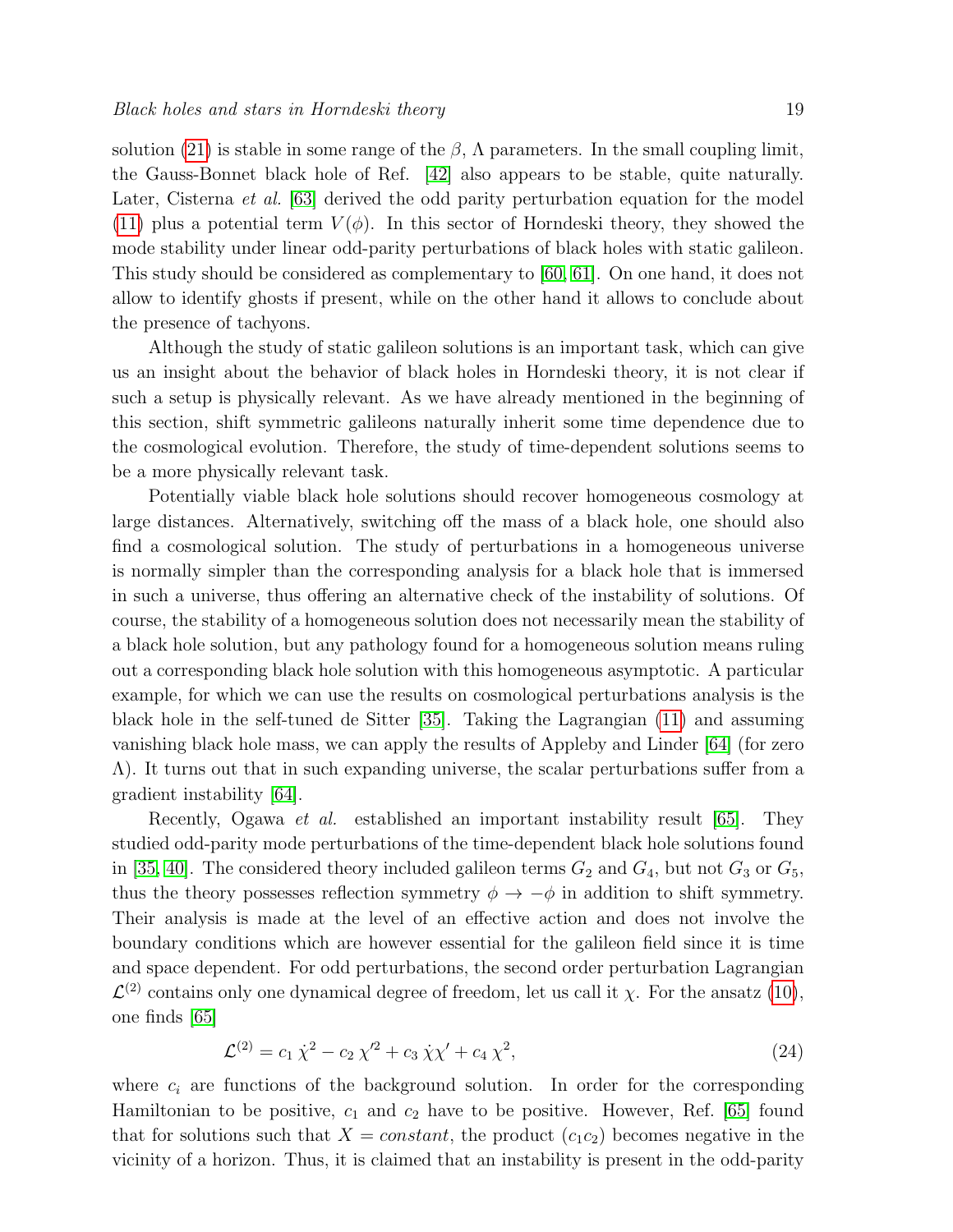modes near an event or cosmological horizon for any solution such that  $X = constant$ . The resulting instablility for the particular self tuned black hole (where  $q = q_0$  is fixed) agrees with the cosmological instability found in [\[64\]](#page-27-19) (although for the black hole it is not clear which type of instability is present). For a particular choice of the Lagrangian, namely when  $G_4 = 2 X G_{4X}$ , the perturbation Lagrangian [\(24\)](#page-18-0) vanishes and the theory becomes strongly coupled. This subspace of solutions concerns the black hole in an Einstein static universe found in [\[35\]](#page-26-16). A similar instability is also present in higher dimensions, as shown in [\[66\]](#page-27-21) in the framework of so called Lovelock-galileon theory.

#### 3.5. Slowly rotating black holes

Given the general solution for spherically symmetric and static black holes, one can question what happens for rotating black holes i.e., in the case of stationary rather than static spacetimes. To this date, no exact solutions have been found to this non-linear problem. It seems that integrability present for spherical symmetry ceases once we allow for a stationary metric as the scalar field would be also angle-dependent. One can look for linear corrections to the found solutions, caused by slow rotation. A standard way to proceed is to adopt the Hartle-Thorne perturbative approach of GR [\[67,](#page-27-22) [68\]](#page-27-23), where the metric is taken in the following form:

$$
ds^{2} = -h(r)dt^{2} + \frac{dr^{2}}{f(r)} + r^{2}(d\theta^{2} + \sin^{2}\theta d\varphi^{2}) - 2\omega(r)r^{2}\sin^{2}\theta dt d\varphi,
$$

and the frame-dragging function  $\omega(r)$  is of linear order in the angular velocity of the black hole. The scalar field is assumed to have the same form as in the non-rotating case [\(12\)](#page-7-4), where the parameter q is zero for the Sotiriou and Zhou solution [\[44\]](#page-26-25). Then the metric and scalar equations are solved at first order in  $\omega(r)$ , giving a second order ODE on  $\omega(r)$ . In GR, the following equation emerges:

<span id="page-19-0"></span>
$$
\omega'' + \frac{\omega'}{2} \left( \frac{f'}{f} + \frac{8}{r} - \frac{h'}{h} \right) = 0. \tag{25}
$$

In modified gravity, one expects that [\(25\)](#page-19-0) is changed. Indeed, Maselli et al. [\[45\]](#page-27-0) (see also the early work of [\[48\]](#page-27-3)) found that for the linear (and also exponential) coupling of the scalar to Gauss-Bonnet term, the equation describing the correction to the non-rotating solution of Ref. [\[44\]](#page-26-25) is modified with respect to [\(25\)](#page-19-0).

Furthermore, for the example theory [\(11\)](#page-7-3), the same Ref. [\[45\]](#page-27-0) found that the equation on the frame-dragging function is modified in the following way:

<span id="page-19-1"></span>
$$
2(1 - \beta X)\left[\omega'' + \frac{\omega'}{2}\left(\frac{f'}{f} + \frac{8}{r} - \frac{h'}{h}\right)\right] - 2\beta X'\omega' = 0.
$$
 (26)

For a generic solution,  $X'$  will not vanish and the frame-dragging function will differ from GR. Yet, for particular solutions of [\[35\]](#page-26-16) like stealth [\(23\)](#page-17-1) and self-tuning [\(20\)](#page-14-3) black holes, X' does vanish and the equation on  $\omega$  is unchanged with respect to GR. The Einstein static universe black hole [\(22\)](#page-15-1) both satisfies  $X' = 0$  and  $(1 - \beta X) = 0$ , therefore [\(26\)](#page-19-1) disappears signaling strong coupling in accordance to [\[65\]](#page-27-20). Thus, we see that solutions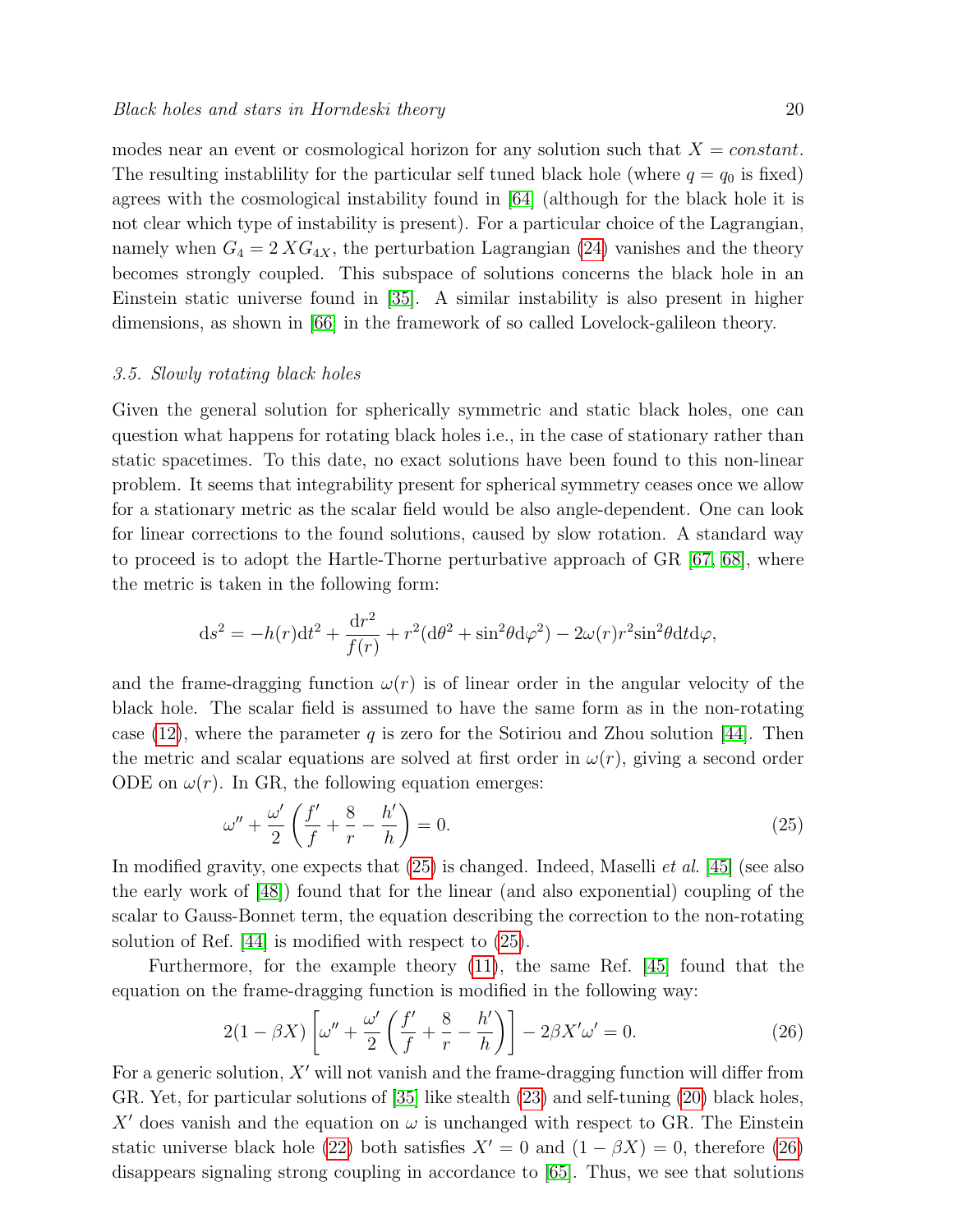close or identical to GR pick up identical corrections for the frame-dragging function to linear order. But we emphasize that it is not so for the generic solution of [\(16\)](#page-13-2), where clearly an important deviation from GR occurs due to  $X' \neq 0$ .

We note finally that [\(25\)](#page-19-0) can be integrated once and given in terms of the  $k = k(r)$ function that parametrizes the general solution [\(16\)](#page-13-2):

$$
(1 - \beta X)\omega' = \frac{C_1\sqrt{k}}{r^4(1 + \frac{r^2}{2\beta})},
$$

with  $C_1$  an arbitrary integration constant.

#### 3.6. Coupling to matter fields and to additional galileons

A natural question now arises : how do the above solutions extend in the presence of matter? In particular, how will matter couple to the above system? Consider for a start a  $U(1)$  gauge field in the following action.

<span id="page-20-0"></span>
$$
\begin{split} \mathcal{L}^{\text{EM}} &= R - \eta (\partial \phi)^2 + \beta G_{\mu\nu} \partial^\mu \phi \partial^\nu \phi - 2 \Lambda - \frac{1}{4} F^{\mu\nu} F_{\mu\nu} - \gamma T^{\text{EM}}_{\mu\nu} \partial^\mu \phi \partial^\nu \phi, \\ T^{\text{EM}}_{\mu\nu} &= \frac{1}{2} \left( F_{\mu\rho} F^{\ \rho}_\nu - \frac{1}{4} g_{\mu\nu} F^{\rho\sigma} F_{\rho\sigma} \right). \end{split}
$$

Note that apart from the usual Maxwell electromagnetic term, we have a galileon-EM interaction term, dressed with a coupling  $\gamma$  [\[46\]](#page-27-1). It may seem dangerous to include such a higher derivative coupling between the scalar and the matter sector but let us pursue for the moment. The scalar field equation is now given by

$$
\nabla_{\mu}J^{\mu}=0,
$$

where

$$
J^{\mu} = \left(\beta G^{\mu\nu} - \eta g^{\mu\nu} - \gamma T^{\mu\nu}_{(M)}\right) \nabla_{\nu} \phi.
$$

Thus, in a similar spirit as before, the scalar field equation or more precisely the current components reproduce one of the metric Einstein Maxwell equations. This was anticipated to play an important role in rendering the theory integrable. Taking the following dyonic type ansatz:

$$
ds2 = -h(r)dt2 + \frac{dr2}{f(r)} + r2d\Omega2, \phi(t,r) = qt + \psi(r),
$$
  

$$
A_{\mu}dx^{\mu} = A(r)dt + B(\theta)d\varphi, \phi = qt + \psi(r),
$$

the field equations reduce to an algebraic equation of fifth order this time [\[46\]](#page-27-1). Explicit solutions can be found in the original paper. The interesting general fact is that they are closer to GR solutions when  $\gamma \neq 0$ . In particular, we can obtain the extension of the de Sitter self-tuning black hole, which reads:

$$
h(r) = 1 - \frac{\mu}{r} + \frac{\eta r^2}{3\beta} + \frac{\gamma (Q^2 + P^2)}{4\beta r^2},
$$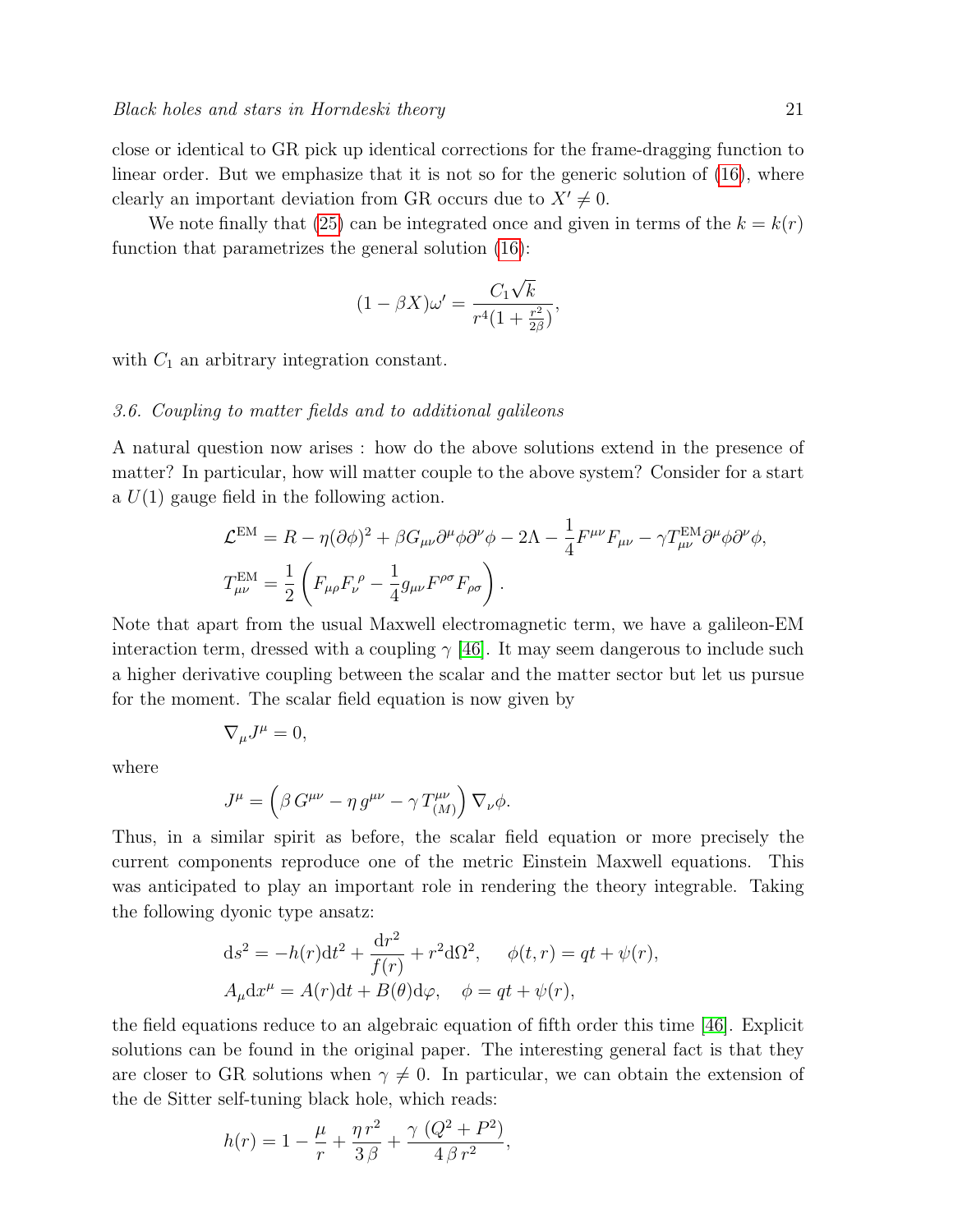Black holes and stars in Horndeski theory 22

$$
(\psi'(r))^2 = \frac{1 - f(r)}{f(r)^2} q^2,
$$
  
\n
$$
F_{tr} = F(r) = \frac{Q}{r^2}, \quad F_{\theta\varphi} = C(\theta) = P \sin(\theta),
$$

with

$$
P^2\beta\,\left(\Lambda\,\gamma + \eta\right) = Q^2\eta\,\left(\gamma - \beta\right), \quad q^2 = \frac{\eta + \Lambda\,\beta}{\beta\,\eta}, \quad C_0 = \frac{1}{\eta}\left(\eta - \beta\,\Lambda\right).
$$

The above solution is a galileon version of the Reissner-Nordström (RN) black hole with a cosmological constant which, unlike its GR counterpart, persists into hiding the vacuum cosmological constant from the spacetime geometry. Furthermore, we see that despite the non-minimal coupling of the Maxwell field, the solution is identical to the dyonic version of the Reissner-Nordström-de-Sitter metric, up to redefinition of  $Q$  and P. One can verify that the metric, the gauge field and the norm of the Noether current are regular at the horizon. The scalar field is regular at the future black hole horizon. Solutions were also found for  $q = 0$  and  $\gamma = 0$  by Cisterna and Erices [\[69\]](#page-27-24), asymptotically behaving like a (a)dS metric and a Coulomb potential, as well as an uncommon "electric universe" where the metric is locally flat and the electric field goes to a finite value at spatial infinity. See also [\[70\]](#page-27-25).

In the same frame of mind as above, we now consider the coupling of an additional scalar field. We start with the following theory including an Einstein-Hilbert term with a conformally coupled scalar field:

$$
\mathcal{L}^{\text{BBMB}} = R + \eta \left[ -\frac{1}{2} (\partial \phi)^2 - \frac{1}{12} \phi^2 R \right]. \tag{27}
$$

The scalar field equation is invariant under the conformal transformation

$$
g_{\alpha\beta} \to \tilde{g}_{\alpha\beta} = \Omega^2 g_{\alpha\beta}, \quad \phi \to \tilde{\phi} = \Omega^{-1} \phi.
$$

This is the gravitational action of the BBMB solution. The solution has the geometry of an extremal black hole:

$$
ds^{2} = -(1 - \frac{m}{r})^{2}dt^{2} + \frac{dr^{2}}{(1 - \frac{m}{r})^{2}} + r^{2}(d\theta^{2} + \sin^{2}\theta d\varphi^{2}),
$$

with secondary scalar hair:

$$
\phi = \sqrt{\frac{3}{4\pi G}} \frac{m}{r - m},
$$

since the only free parameter is the black hole mass,  $m$ . We see that there is no independent charge for the scalar field. The latter explodes at the horizon location. Can we remedy this with a time dependent galileon field? To this end we now consider adding to the action a galileon term:

$$
\mathcal{L}^{\text{Biscalar}} = \mathcal{L}^{\text{BBMB}} + (\beta G_{\mu\nu} - \gamma T^{\text{Conf}}_{\mu\nu}) \partial^{\mu} \Psi \partial^{\nu} \Psi,
$$

where

$$
T_{\mu\nu}^{\rm Conf} = \frac{1}{2}\nabla_\mu\phi\nabla_\nu\phi - \frac{1}{4}g_{\mu\nu}\nabla_\alpha\phi\nabla^\alpha\phi + \frac{1}{12}\left(g_{\mu\nu}\Box - \nabla_\mu\nabla_\nu + G_{\mu\nu}\right)\phi^2\ .
$$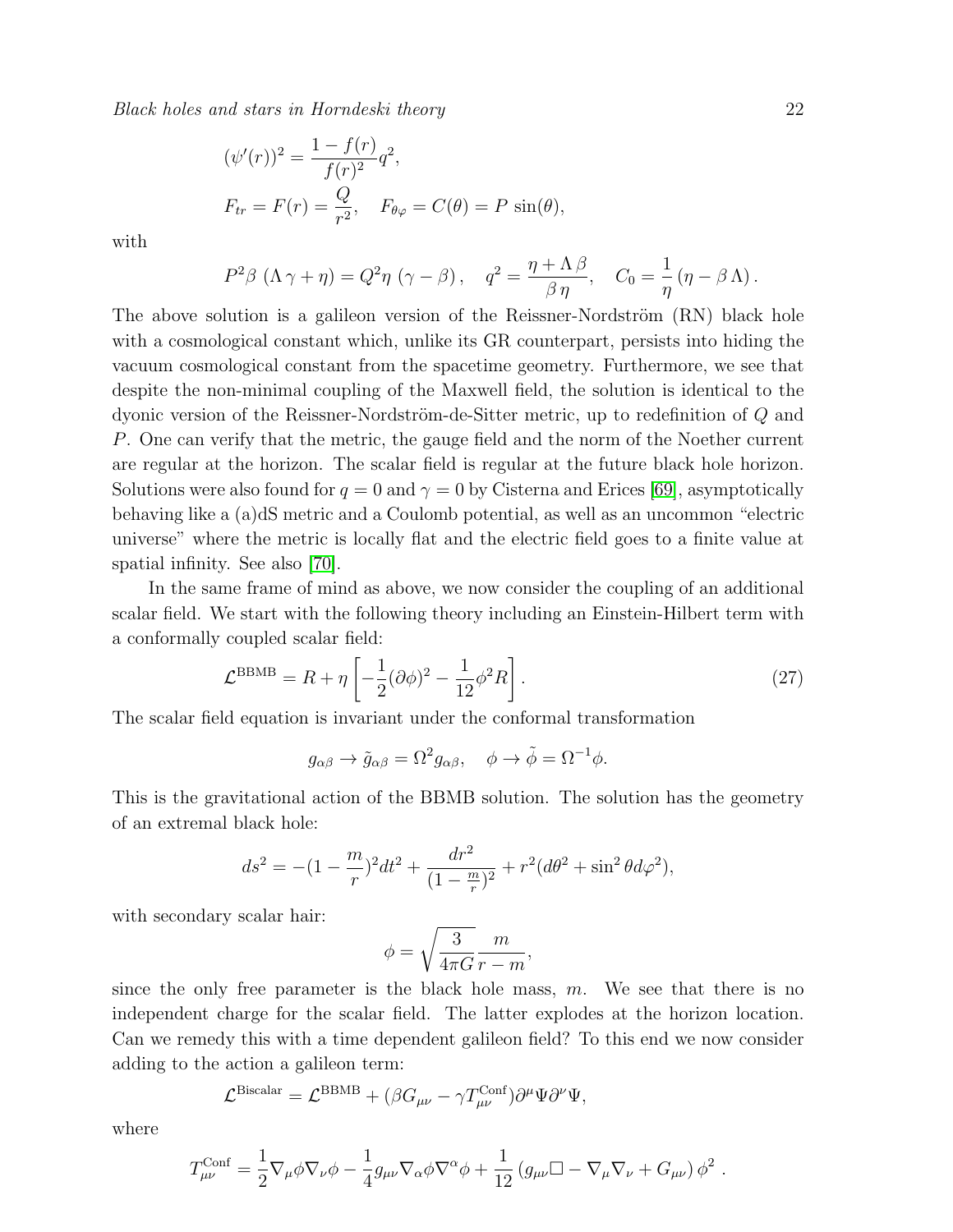Again, note the non trivial coupling of the galileon field  $\Psi$  with the scalar  $\phi$ . As before, the action has been engineered so that the  $\Psi$ -variation gives

$$
\nabla_{\mu}J^{\mu} = 0 , \qquad J^{\mu} = (\beta G^{\mu\nu} - \gamma T^{\mu\nu}) \nabla_{\nu} \Psi .
$$

The important point here is that the current vector  $J^{\mu}$  "contains" the metric field equations of the BBMB action [\(27\)](#page-20-0). This turns out to be crucial in finding the spherically symmetric solution. We consider

$$
ds^{2} = -h(r)dt^{2} + \frac{dr^{2}}{f(r)} + r^{2}d\Omega^{2} ,
$$

with

$$
\phi = \phi(r), \quad \Psi = qt + \psi(r) .
$$

The solution reads [\[71\]](#page-27-26)

$$
f(r) = h(r) = 1 - \frac{m}{r} + \frac{\gamma c_0^2}{12\beta r^2},
$$
  
\n
$$
\phi(r) = \frac{c_0}{r},
$$
  
\n
$$
\psi'(r) = \pm q \frac{\sqrt{1-h}}{h},
$$
  
\n
$$
\beta = \frac{2}{3q^2}, \quad \gamma = \frac{2}{q^2}.
$$

Note that the solution has the following nice properties. For a start, the scalar  $\phi$  now has a genuine scalar charge  $c_0$  that is independent of the mass parameter m. It is also singular at  $r = 0$ , as is the curvature tensor, but not on the horizon location. The metric is identical to a RN metric, except that it is now sourced by the two scalars.

### 4. Neutron stars

So far we have been focusing on black hole solutions in galileon theory i.e., solutions that have an event horizon. It is natural to ask what happens if a smooth matter source is placed instead of a black hole, so that the solution now describes a star configuration.

It turns out that the stealth solution [\(23\)](#page-17-1) of Ref. [\[35\]](#page-26-16) can be naturally modified to include a smooth source. Indeed, Cisterna et al. [\[72\]](#page-27-27) considered Lagrangian [\(11\)](#page-7-3) with  $\eta = \Lambda = 0$  and a matter source that does not couple to the galileon. For this model, there exists a vacuum "exterior" solution with stealth Schwarzschild metric [\(23\)](#page-17-1), Ref. [\[35\]](#page-26-16). Thus, one can match an interior solution inside the star to the exterior stealth solution. In order to correctly match the exterior stealth and the interior solutions, the construction of an interior solution should follow the same procedure as the exterior solution of [\[35\]](#page-26-16). Namely, the radial component of the Noether current must be set to

<span id="page-22-0"></span><sup>]</sup> We thank T. Kolyvaris for communicating a typo in the original version of the solution appearing in [\[71\]](#page-27-26).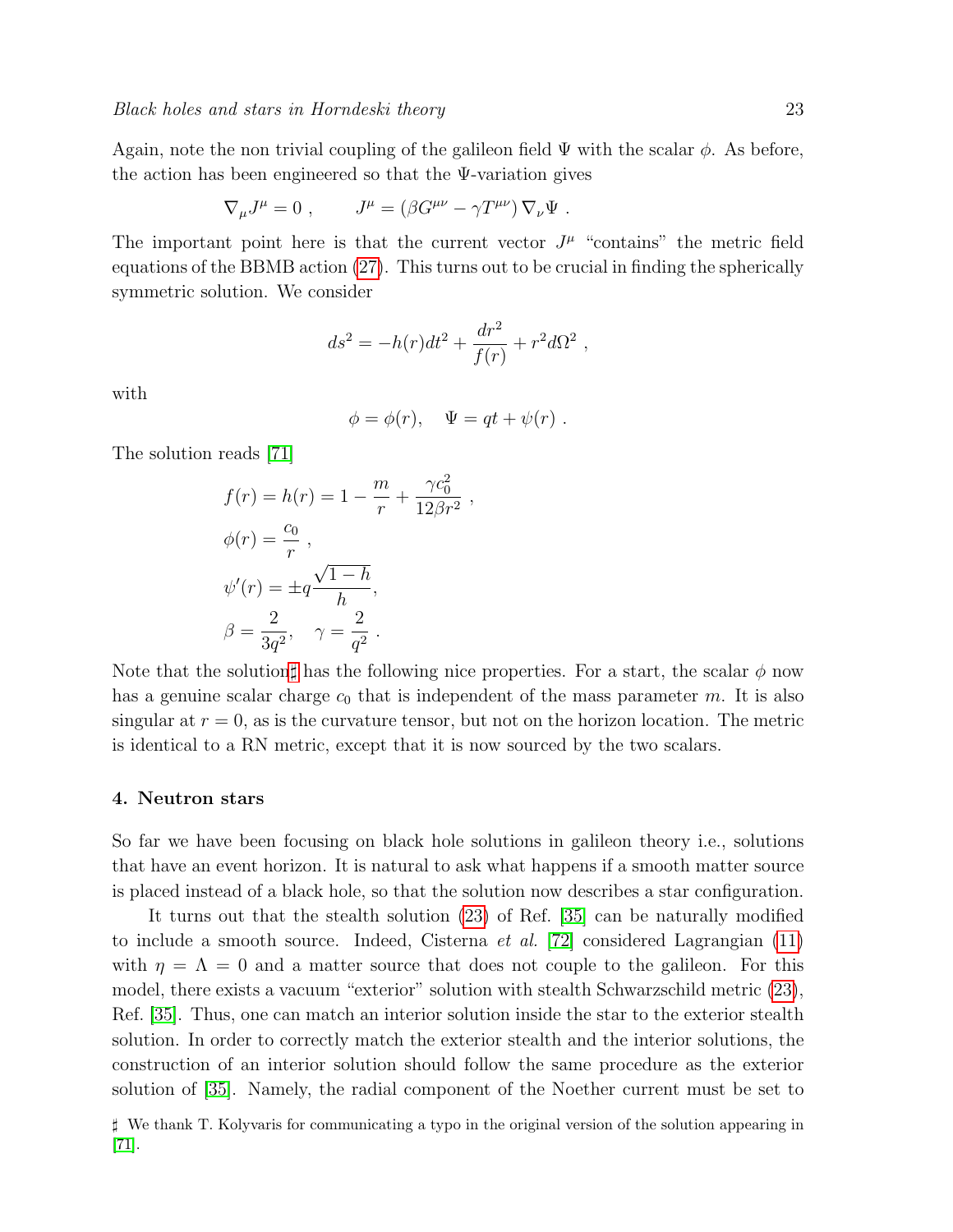zero,  $J<sup>r</sup> = 0$ , as in the case of the vacuum solution. Then, the only modification with respect to the vacuum equations is the presence of density and pressure of matter.

The equation  $J^r = 0$  leads however to a rather non-trivial consequence in the presence of a source term. Indeed, this equation directly relates the two metric functions,  $f(r)$  and  $h(r)$  of the metric [\(10\)](#page-7-1). In the presence of matter, this relation does not coincide with the relation between  $f_{\text{GR}}$  and  $h_{\text{GR}}$  found in GR. Therefore, inside matter, the metric is not the same as in GR. Indeed, Cisterna et al. [\[72\]](#page-27-27) numerically integrated the field equations and found neutron star solutions with some deviation from GR solutions. For a given radius,  $\beta < 0$  implies heavier neutron stars, while  $\beta > 0$  implies lighter stars compared to GR. An interesting consequence of this work is that in the limit  $q \to 0$ (while keeping  $\beta = constant$ ), the GR solution is not recovered (although the solutions appear to be relatively close).

The emission of gravitational waves by shift-symmetric Hornedski neutron stars was studied in [\[73\]](#page-27-28). Assuming the validity of a Post-Newtonian (PN) expansion and a static galileon, it was concluded that no difference should be expected with respect to GR at first PN orders.

It is interesting to note here a relation to the Vainshtein mechanism [\[74\]](#page-28-0), which normally operates in galileon theories (see e.g. a review [\[9\]](#page-25-8)). The solution described above does not give any modification to GR outside the source. This is in contrast to a "usual" Vainshtein mechanism, when GR is restored inside some radius, with small but nonzero corrections.

Cisterna et al. extended their work to more realistic equations of state and slowly rotating solutions in [\[75\]](#page-28-1). Their study takes into account most neutron stars, except millisecond pulsars. They require the theory to be able to reproduce the heaviest known pulsar, PSR J0348+0432, which has mass  $2.01 \pm 0.04$   $M_{\odot}$  [\[76\]](#page-28-2). When  $\beta > 0$ , this yields a maximal value for  $\beta q^2$  (see [\[75\]](#page-28-1) for the details and numerical values). When  $\beta < 0$ , there is apparently no constraint from this requirement. Gamma ray bursts from the pulsar SGR0526-066 provide an additional test for redshift [\[77\]](#page-28-3). The authors checked that their solutions are consistent with the allowed redshifts  $z = 0.23 \pm 0.07$  for masses between 1 and  $1.5M_{\odot}$ . The redshift analysis does not provide sharper constraints than the maximal mass test, though. References [\[75\]](#page-28-1) and [\[24\]](#page-26-5) also initiated a study of the relation between mass and moment of inertia for neutron stars. Maselli et al. conducted a similar study in [\[78\]](#page-28-4). Combining their results with the stability analysis of [\[65\]](#page-27-20), they found that sensibly compact stars should lead to exterior solutions that are stable under odd-parity perturbations.

#### 5. Conclusions

We have discussed black hole and star solutions in the context of higher order scalartensor theories. We first saw how these can be constructed from Lovelock theory using standard Kaluza Klein methods. These are the only solutions known analytically that do not possess shift symmetry in the scalar field. The solutions have non trivial asymptotics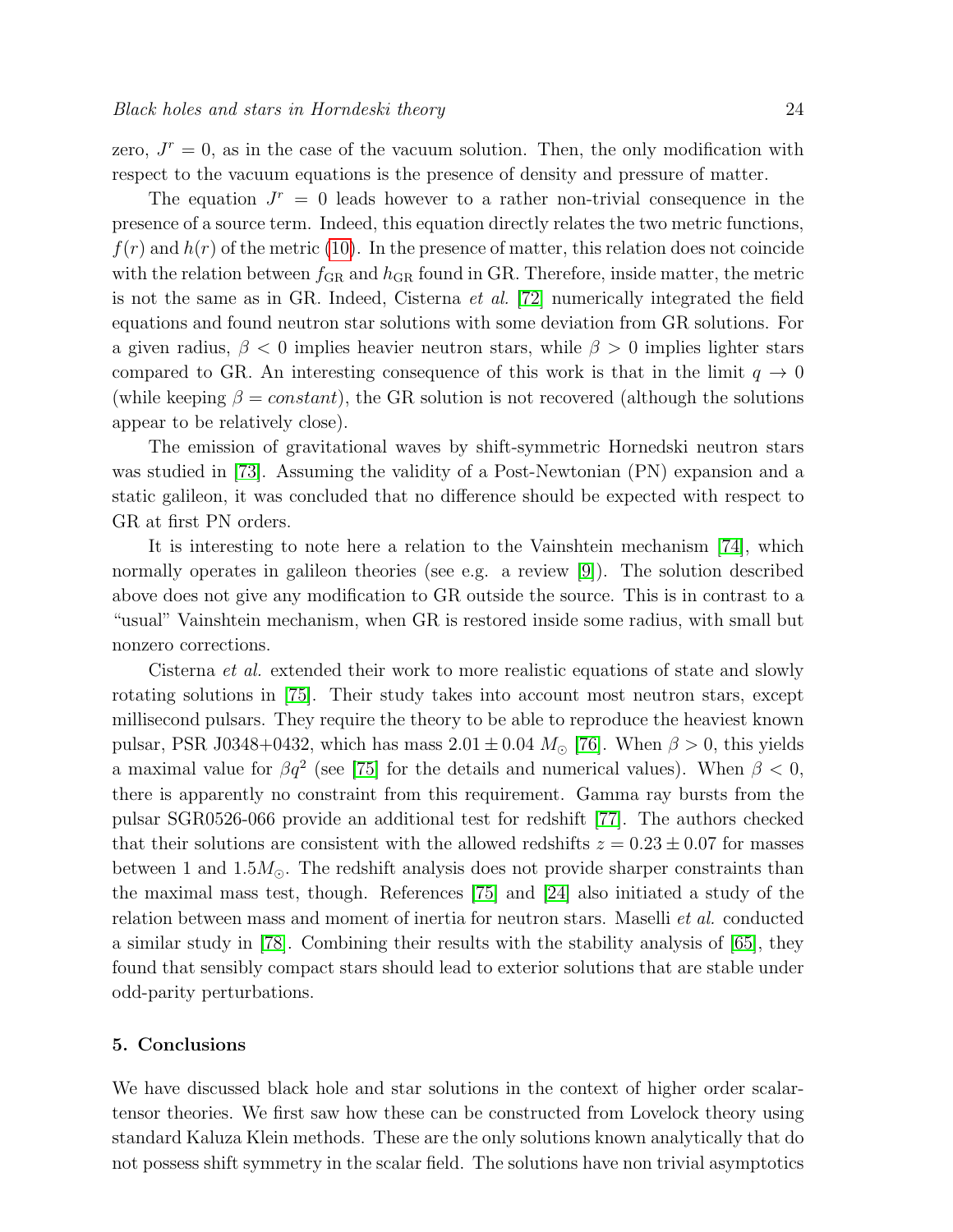and are generically found to shield with an inner horizon a solid angle deficit angle singularity.

The case of shift symmetric theories is far less usual or standard, and possesses solutions which have very intriguing properties. There are two generic types of solutions found: ones that involve a Gauss-Bonnet term with a linear galileon coupling, or, ones that naturally involve linear time dependence in the galileon field and for which the radial current component is  $J^r = 0$ . For the former, the Gauss-Bonnet term acts as a source to the scalar field equation [\[44\]](#page-26-25), immediately disallowing a trivial scalar field in curved spacetime. These solutions, as we explained, have a diverging current on the horizon. The current is associated to shift symmetry of the action and thus may be a physical characteristic of the black hole. An interesting open problem is to study Gauss-Bonnet black holes with a time dependent galileon.

The latter are naturally associated to a time-dependent galileon. The field equations have additional branches of solutions relative to GR, due to the higher order nature of galileons, and this is of key importance in obtaining hairy black holes. For the theory [\(11\)](#page-7-3), the general solution is known explicitly [\[35\]](#page-26-16), whereas integrability has also been shown for the shift symmetric theory with time reflection symmetry [\[40\]](#page-26-21). We saw that given time dependence for the galileon, the field equations bifurcate the no-hair theorem while satisfying stronger regularity conditions than those imposed by the theorem for the scalar field. We saw that there exist solutions that are GR-like while having self-tuning properties for the bulk cosmological constant. In other words, the bulk cosmological constant does not fix the cosmological constant horizon, it is fixed by the strength of the higher order galileon term. These GR type solutions are strongly correlated to the Lagrangian John of Fab 4. On the negative side, these solutions, with kinetic energy  $X = constant$  for the galileon, appear to have some pathology as shown very recently in [\[65\]](#page-27-20). Is this instability related to the case  $X = constant$  and what does this case mean geometrically? It is clear that  $X = constant$  solutions are very special and simplify the relevant expressions but we should emphasize that they are not the generic solution to the field equations. We saw in particular that self-tuning properties clearly go beyond the simple self-tuning solution.

Furthermore, it is probable that demanding spacetime to be static may be the reason for instability. It is already surprising that static metric solutions exist with a time dependent galileon, since we know that Birkhoff's theorem is not true for scalartensor theories. Further research in this direction is necessary. Another issue, associated to star metrics, is how the galileon couples to standard matter inside the star. Up to now, the hypothesis has been that the galileon does not couple to matter. We saw however that for the case of electromagnetism or bi-scalar black holes, a non-standard coupling can lead to solutions which are far closer to GR solutions. Clearly there are numerous questions to be treated in this quite novel field involving strong gravity solutions of scalar tensor theories.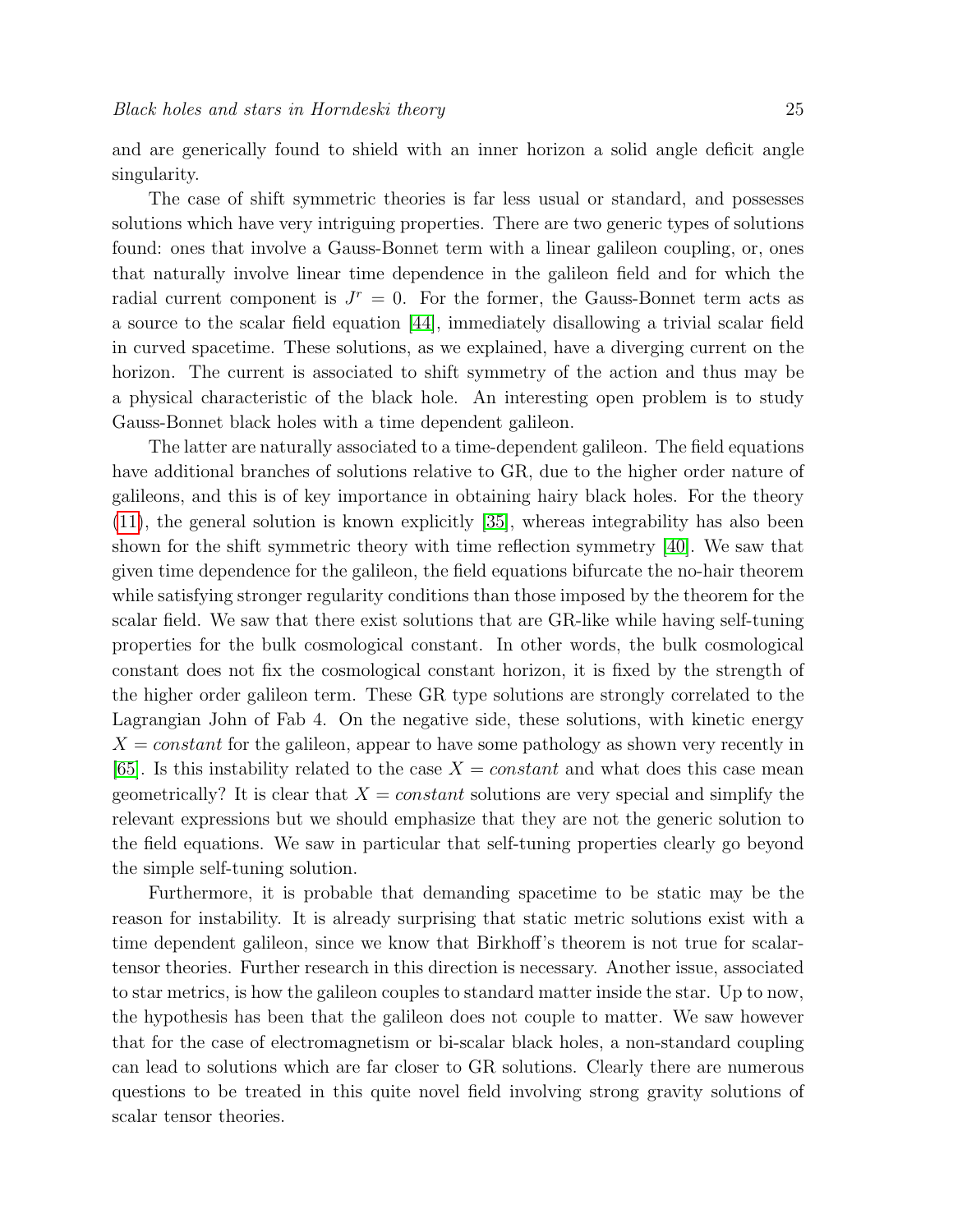# Acknowledgements

The authors acknowledge financial support from the research program, Programme national de cosmologie et Galaxies of the CNRS/INSU, France. EB was supported in part by Russian Foundation for Basic Research Grant No. RFBR 15-02-05038.

## References

- <span id="page-25-0"></span>[1] C. Brans and R. H. Dicke, Phys. Rev. 124, 925 (1961).
- <span id="page-25-1"></span>[2] T. Damour and G. Esposito-Farese, Class. Quant. Grav. 9, 2093 (1992). G. Esposito-Farese, AIP Conf. Proc. 736, 35 (2004) [\[gr-qc/0409081\]](http://arxiv.org/abs/gr-qc/0409081). T. P. Sotiriou, [arXiv:1404.2955](http://arxiv.org/abs/1404.2955) [gr-qc].
- <span id="page-25-2"></span>[3] L. Randall and R. Sundrum, Phys. Rev. Lett. 83 (1999) 3370 doi:10.1103/PhysRevLett.83.3370 [\[hep-ph/9905221\]](http://arxiv.org/abs/hep-ph/9905221).
- <span id="page-25-3"></span>[4] J. Garriga and T. Tanaka, Phys. Rev. Lett. 84, 2778 (2000) doi:10.1103/PhysRevLett.84.2778 [\[hep-th/9911055\]](http://arxiv.org/abs/hep-th/9911055). C. Charmousis, R. Gregory and V. A. Rubakov, Phys. Rev. D 62, 067505 (2000) doi:10.1103/PhysRevD.62.067505 [\[hep-th/9912160\]](http://arxiv.org/abs/hep-th/9912160).
- <span id="page-25-4"></span>[5] G. R. Dvali, G. Gabadadze and M. Porrati, Phys. Lett. B 485, 208 (2000) doi:10.1016/S0370- 2693(00)00669-9 [\[hep-th/0005016\]](http://arxiv.org/abs/hep-th/0005016).
- <span id="page-25-5"></span>[6] A. Nicolis and R. Rattazzi, JHEP 0406, 059 (2004) doi:10.1088/1126-6708/2004/06/059 [\[hep](http://arxiv.org/abs/hep-th/0404159)[th/0404159\]](http://arxiv.org/abs/hep-th/0404159).
- <span id="page-25-6"></span>[7] B. P. Abbott et al. [LIGO Scientific and Virgo Collaborations], Phys. Rev. Lett. 116 (2016) no.6, 061102 doi:10.1103/PhysRevLett.116.061102 [\[arXiv:1602.03837](http://arxiv.org/abs/1602.03837) [gr-qc]].
- <span id="page-25-7"></span>[8] C. A. R. Herdeiro and E. Radu, Int. J. Mod. Phys. D 24, no. 09, 1542014 (2015) doi:10.1142/S0218271815420146 [\[arXiv:1504.08209](http://arxiv.org/abs/1504.08209) [gr-qc]].
- <span id="page-25-8"></span>[9] E. Babichev and C. Deffayet, Class. Quant. Grav. 30 (2013) 184001 doi:10.1088/0264- 9381/30/18/184001 [\[arXiv:1304.7240](http://arxiv.org/abs/1304.7240) [gr-qc]].
- <span id="page-25-9"></span>[10] D. Lovelock, J. Math. Phys. **12**, 498 (1971).
- <span id="page-25-10"></span>[11] G. W. Horndeski, Int. J. Theor. Phys. 10, 363 (1974). doi:10.1007/BF01807638
- <span id="page-25-11"></span>[12] M. Ostrogradski, Mem. Ac. St. Petersbourg 4, 385 (1850).
- <span id="page-25-12"></span>[13] M. Zumalacárregui and J. García-Bellido, Phys. Rev. D 89, 064046 (2014) doi:10.1103/PhysRevD.89.064046 [\[arXiv:1308.4685](http://arxiv.org/abs/1308.4685) [gr-qc]]. J. Gleyzes, D. Langlois, F. Piazza and F. Vernizzi, Phys. Rev. Lett. 114, no. 21, 211101 (2015) doi:10.1103/PhysRevLett.114.211101 [\[arXiv:1404.6495](http://arxiv.org/abs/1404.6495) [hep-th]]. C. Deffayet, G. Esposito-Farese and D. A. Steer, Phys. Rev. D 92, 084013 (2015) doi:10.1103/PhysRevD.92.084013 [\[arXiv:1506.01974](http://arxiv.org/abs/1506.01974) [gr-qc]]. D. Langlois and K. Noui, [arXiv:1512.06820](http://arxiv.org/abs/1512.06820) [gr-qc]. M. Crisostomi, K. Koyama and G. Tasinato, [arXiv:1602.03119](http://arxiv.org/abs/1602.03119) [hep-th].
- <span id="page-25-13"></span>[14] A. Nicolis, R. Rattazzi and E. Trincherini, Phys. Rev. D 79 (2009) 064036 [\[arXiv:0811.2197](http://arxiv.org/abs/0811.2197) [hepth]];
- <span id="page-25-14"></span>[15] C. Deffayet, G. Esposito-Farese and A. Vikman, Phys. Rev. D 79 (2009) 084003 [\[arXiv:0901.1314](http://arxiv.org/abs/0901.1314) [hep-th]]; C. Deffayet, S. Deser and G. Esposito-Farese, Phys. Rev. D 80 (2009) 064015 [\[arXiv:0906.1967](http://arxiv.org/abs/0906.1967) [gr-qc]];
- <span id="page-25-15"></span>[16] T. Kobayashi, M. Yamaguchi and J. Yokoyama, Prog. Theor. Phys. 126, 511 (2011) doi:10.1143/PTP.126.511 [\[arXiv:1105.5723](http://arxiv.org/abs/1105.5723) [hep-th]].
- <span id="page-25-16"></span>[17] C. Charmousis, E. J. Copeland, A. Padilla and P. M. Saffin, Phys. Rev. D 85, 104040 (2012) doi:10.1103/PhysRevD.85.104040 [\[arXiv:1112.4866](http://arxiv.org/abs/1112.4866) [hep-th]]. C. Charmousis, E. J. Copeland, A. Padilla and P. M. Saffin, Phys. Rev. Lett. 108, 051101 (2012) [\[arXiv:1106.2000](http://arxiv.org/abs/1106.2000) [hep-th]].
- <span id="page-25-17"></span>[18] S. A. Appleby, A. De Felice and E. V. Linder, JCAP 1210, 060 (2012) doi:10.1088/1475- 7516/2012/10/060 [\[arXiv:1208.4163](http://arxiv.org/abs/1208.4163) [astro-ph.CO]]. P. Martin-Moruno, N. J. Nunes and F. S. N. Lobo, Phys. Rev. D 91, no. 8, 084029 (2015) doi:10.1103/PhysRevD.91.084029 [\[arXiv:1502.03236](http://arxiv.org/abs/1502.03236) [gr-qc]].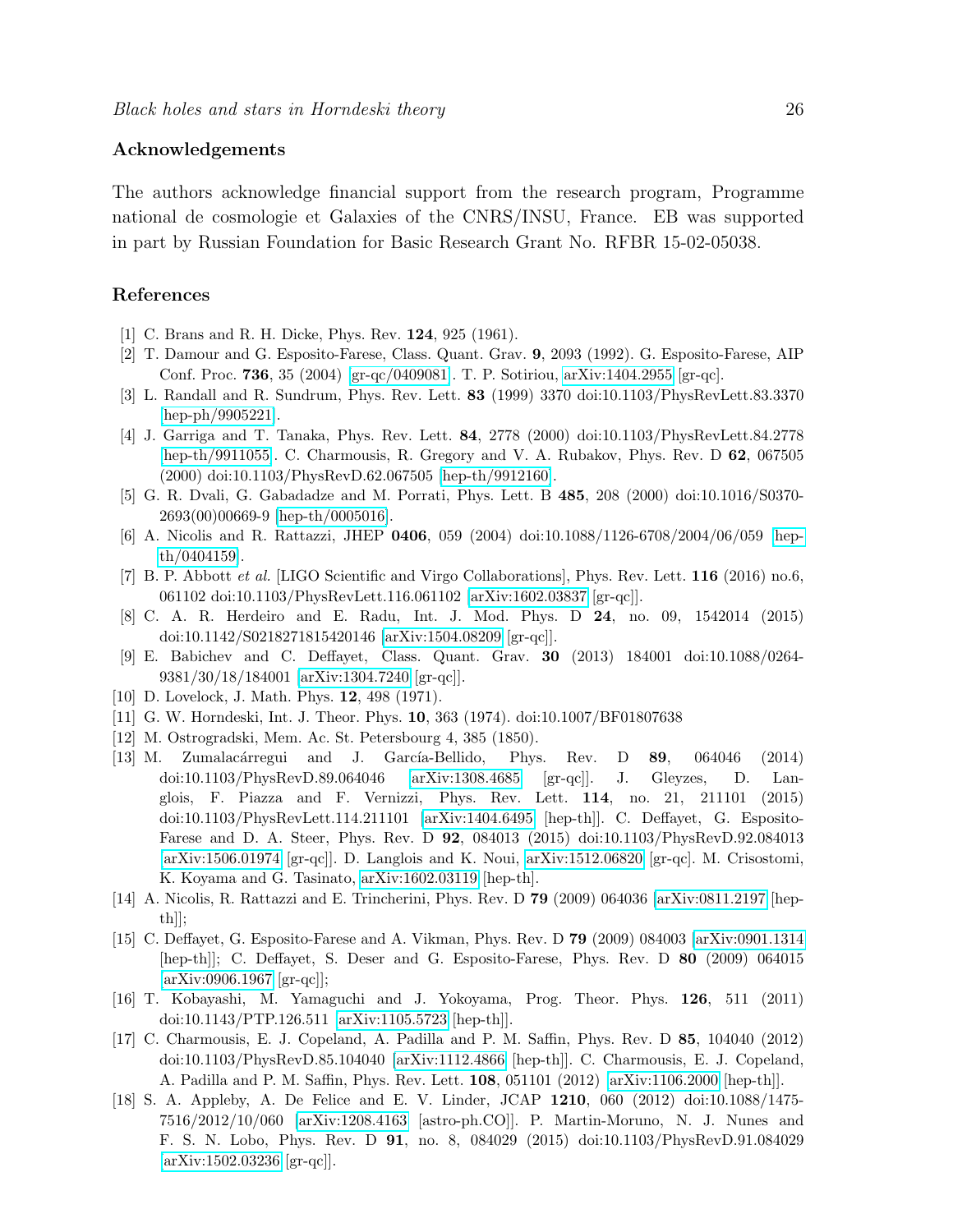- <span id="page-26-0"></span>[19] K. Van Acoleyen and J. Van Doorsselaere, Phys. Rev. D 83 (2011) 084025 doi:10.1103/PhysRevD.83.084025 [\[arXiv:1102.0487](http://arxiv.org/abs/1102.0487) [gr-qc]].
- <span id="page-26-1"></span>[20] C. Charmousis, Lect. Notes Phys. 892, 25 (2015) [\[arXiv:1405.1612](http://arxiv.org/abs/1405.1612) [gr-qc]].
- <span id="page-26-2"></span>[21] E. Babichev, C. Charmousis, D. Langlois and R. Saito, Class. Quant. Grav. 32 (2015) 242001 doi:10.1088/0264-9381/32/24/242001 [\[arXiv:1507.05942](http://arxiv.org/abs/1507.05942) [gr-qc]].
- <span id="page-26-3"></span>[22] Y. Brihaye, A. Cisterna and C. Erices, [arXiv:1604.02121](http://arxiv.org/abs/1604.02121) [hep-th].
- <span id="page-26-4"></span>[23] M. S. Volkov, [arXiv:1601.08230](http://arxiv.org/abs/1601.08230) [gr-qc].
- <span id="page-26-5"></span>[24] H. O. Silva, A. Maselli, M. Minamitsuji and E. Berti, [arXiv:1602.05997](http://arxiv.org/abs/1602.05997) [gr-qc].
- <span id="page-26-6"></span>[25] F. Mueller-Hoissen, Class. Quant. Grav. 3, 665 (1986). C. Wetterich, Nucl. Phys. B 252, 309 (1985). N. Deruelle and J. Madore, Mod. Phys. Lett. A 1, 237 (1986). F. Mueller-Hoissen, Nucl. Phys. B 337, 709 (1990). F. Mueller-Hoissen, Annalen Phys. 48, 543 (1991).
- <span id="page-26-7"></span>[26] C. Charmousis, B. Gouteraux and E. Kiritsis, JHEP 1209, 011 (2012) [\[arXiv:1206.1499](http://arxiv.org/abs/1206.1499) [hep-th]].
- <span id="page-26-8"></span>[27] I. Kanitscheider and K. Skenderis, JHEP 0904, 062 (2009) doi:10.1088/1126-6708/2009/04/062 [\[arXiv:0901.1487](http://arxiv.org/abs/0901.1487) [hep-th]].
- <span id="page-26-9"></span>[28] E. Dudas and J. Mourad, Phys. Lett. B 486, 172 (2000) doi:10.1016/S0370-2693(00)00734-6 [\[hep](http://arxiv.org/abs/hep-th/0004165)[th/0004165\]](http://arxiv.org/abs/hep-th/0004165).
- <span id="page-26-10"></span>[29] K. C. K. Chan, J. H. Horne and R. B. Mann, Nucl. Phys. B 447, 441 (1995) doi:10.1016/0550- 3213(95)00205-7 [\[gr-qc/9502042\]](http://arxiv.org/abs/gr-qc/9502042). C. Charmousis, B. Gouteraux and J. Soda, Phys. Rev. D 80, 024028 (2009) doi:10.1103/PhysRevD.80.024028 [\[arXiv:0905.3337](http://arxiv.org/abs/0905.3337) [gr-qc]].
- <span id="page-26-11"></span>[30] G. Dotti and R. J. Gleiser, Phys. Lett. B 627, 174 (2005) doi:10.1016/j.physletb.2005.08.110 [\[hep](http://arxiv.org/abs/hep-th/0508118)[th/0508118\]](http://arxiv.org/abs/hep-th/0508118). C. Bogdanos, C. Charmousis, B. Gouteraux and R. Zegers, JHEP 0910, 037 (2009) doi:10.1088/1126-6708/2009/10/037 [\[arXiv:0906.4953](http://arxiv.org/abs/0906.4953) [hep-th]].
- <span id="page-26-12"></span>[31] M. Barriola and A. Vilenkin, Phys. Rev. Lett. 63 (1989) 341. doi:10.1103/PhysRevLett.63.341
- <span id="page-26-13"></span>[32] E. Babichev, Phys. Rev. D 83 (2011) 024008 [\[arXiv:1009.2921](http://arxiv.org/abs/1009.2921) [hep-th]].
- <span id="page-26-14"></span>[33] E. Babichev, C. Deffayet and G. Esposito-Farese, Phys. Rev. Lett. 107 (2011) 251102 [\[arXiv:1107.1569](http://arxiv.org/abs/1107.1569) [gr-qc]]. E. Babichev and G. Esposito-Farese, Phys. Rev. D 87 (2013) 4, 044032 [\[arXiv:1212.1394](http://arxiv.org/abs/1212.1394) [gr-qc]].
- <span id="page-26-15"></span>[34] C. A. R. Herdeiro and E. Radu, Phys. Rev. Lett. 112, 221101 (2014) doi:10.1103/PhysRevLett.112.221101 [\[arXiv:1403.2757](http://arxiv.org/abs/1403.2757) [gr-qc]].
- <span id="page-26-16"></span>[35] E. Babichev and C. Charmousis, JHEP 1408 (2014) 106 doi:10.1007/JHEP08(2014)106 [\[arXiv:1312.3204](http://arxiv.org/abs/1312.3204) [gr-qc]].
- <span id="page-26-17"></span>[36] S. Appleby, JCAP 1505, 009 (2015) doi:10.1088/1475-7516/2015/05/009 [\[arXiv:1503.06768](http://arxiv.org/abs/1503.06768) [grqc]].
- <span id="page-26-18"></span>[37] E. Babichev, V. Dokuchaev and Y. Eroshenko, Phys. Rev. Lett. 93 (2004) 021102 doi:10.1103/PhysRevLett.93.021102 [\[gr-qc/0402089\]](http://arxiv.org/abs/gr-qc/0402089); E. Babichev, V. Dokuchaev and Y. Eroshenko, J. Exp. Theor. Phys. 100 (2005) 528 [Zh. Eksp. Teor. Fiz. 127 (2005) 597] doi:10.1134/1.1901765 [\[astro-ph/0505618\]](http://arxiv.org/abs/astro-ph/0505618)
- <span id="page-26-19"></span>[38] E. Babichev, V. F. Mukhanov and A. Vikman, JHEP 0609 (2006) 061 doi:10.1088/1126- 6708/2006/09/061 [\[hep-th/0604075\]](http://arxiv.org/abs/hep-th/0604075).
- <span id="page-26-20"></span>[39] E. O. Babichev, V. I. Dokuchaev and Y. N. Eroshenko, Phys. Usp. 56 (2013) 1155 [Usp. Fiz. Nauk 189 (2013) no.12, 1257] doi:10.3367/UFNr.0183.201312a.1257, 10.3367/UFNe.0183.201312a.1257 [\[arXiv:1406.0841](http://arxiv.org/abs/1406.0841) [gr-qc]].
- <span id="page-26-21"></span>[40] T. Kobayashi and N. Tanahashi, PTEP 2014, 073E02 (2014) doi:10.1093/ptep/ptu096 [\[arXiv:1403.4364](http://arxiv.org/abs/1403.4364) [gr-qc]].
- <span id="page-26-22"></span>[41] E. Babichev, C. Charmousis, A. Lehbel and T. Moskalets, [arXiv:1605.07438](http://arxiv.org/abs/1605.07438) [gr-qc].
- <span id="page-26-23"></span>[42] T. P. Sotiriou and S. Y. Zhou, Phys. Rev. D 90, 124063 (2014) [Phys. Rev. D 90, 12 (2014)] doi:10.1103/PhysRevD.90.124063 [\[arXiv:1408.1698](http://arxiv.org/abs/1408.1698) [gr-qc]].
- <span id="page-26-24"></span>[43] L. Hui and A. Nicolis, Phys. Rev. Lett. 110, 241104 (2013) doi:10.1103/PhysRevLett.110.241104 [\[arXiv:1202.1296](http://arxiv.org/abs/1202.1296) [hep-th]].
- <span id="page-26-25"></span>[44] T. P. Sotiriou and S. Y. Zhou, Phys. Rev. Lett. 112, 251102 (2014) doi:10.1103/PhysRevLett.112.251102 [\[arXiv:1312.3622](http://arxiv.org/abs/1312.3622) [gr-qc]].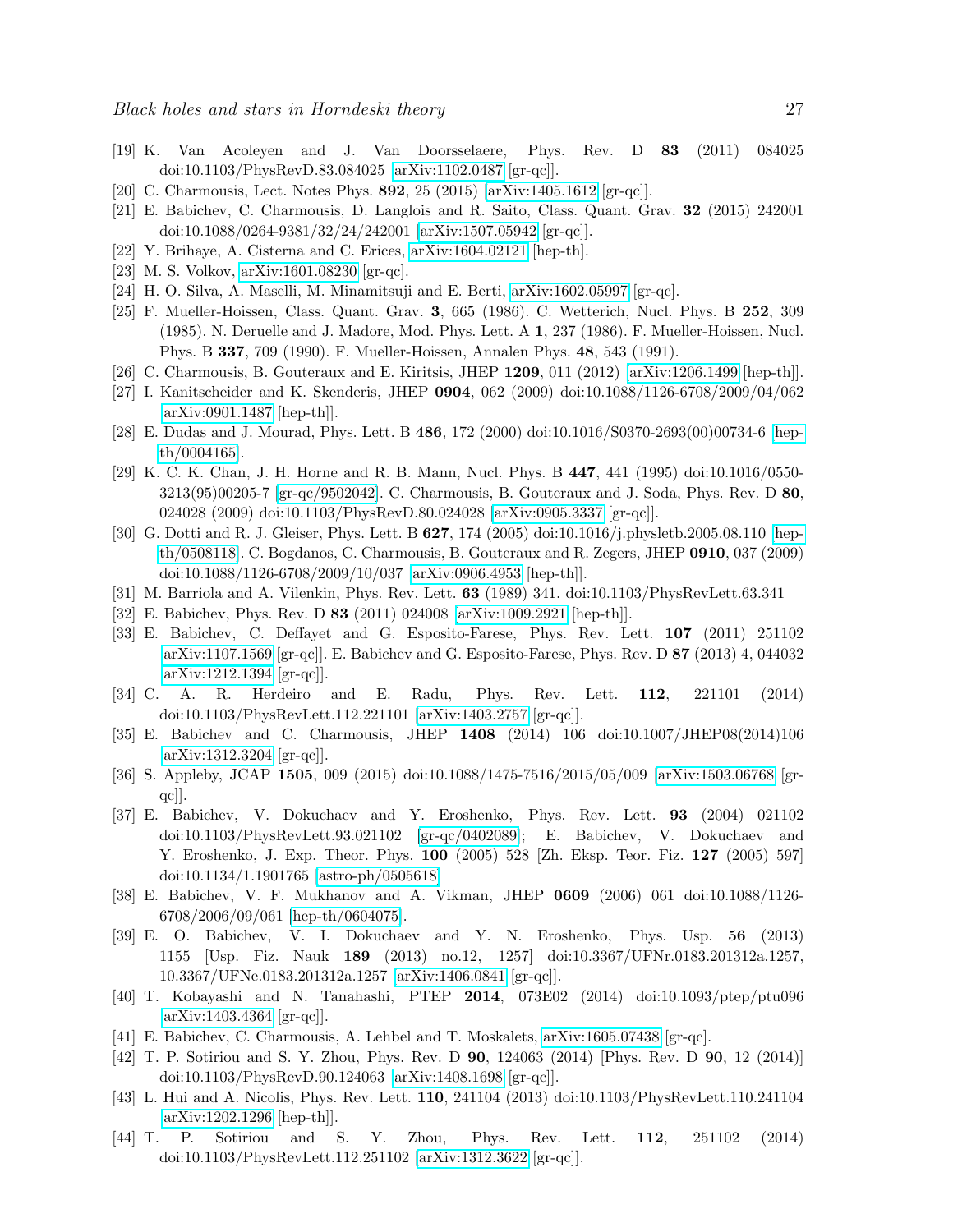- <span id="page-27-0"></span>[45] A. Maselli, H. O. Silva, M. Minamitsuji and E. Berti, Phys. Rev. D 92, no. 10, 104049 (2015) doi:10.1103/PhysRevD.92.104049 [\[arXiv:1508.03044](http://arxiv.org/abs/1508.03044) [gr-qc]].
- <span id="page-27-1"></span>[46] E. Babichev, C. Charmousis and M. Hassaine, JCAP 1505, 031 (2015) doi:10.1088/1475- 7516/2015/05/031 [\[arXiv:1503.02545](http://arxiv.org/abs/1503.02545) [gr-qc]].
- <span id="page-27-2"></span>[47] C. Charmousis and M. Tsoukalas, Phys. Rev. D 92, no. 10, 104050 (2015) doi:10.1103/PhysRevD.92.104050 [\[arXiv:1506.05014](http://arxiv.org/abs/1506.05014) [gr-qc]].
- <span id="page-27-3"></span>[48] B. A. Campbell, N. Kaloper and K. A. Olive, Phys. Lett. B 285, 199 (1992). doi:10.1016/0370- 2693(92)91452-F
- <span id="page-27-4"></span>[49] P. Kanti, N. E. Mavromatos, J. Rizos, K. Tamvakis and E. Winstanley, Phys. Rev. D 54 (1996) 5049 doi:10.1103/PhysRevD.54.5049 [\[hep-th/9511071\]](http://arxiv.org/abs/hep-th/9511071).
- <span id="page-27-5"></span>[50] G. Gubitosi and E. V. Linder, Phys. Lett. B 703, 113 (2011) doi:10.1016/j.physletb.2011.07.066 [\[arXiv:1106.2815](http://arxiv.org/abs/1106.2815) [astro-ph.CO]].
- <span id="page-27-6"></span>[51] C. Charmousis and D. Iosifidis, J. Phys. Conf. Ser. 600, 012003 (2015) doi:10.1088/1742- 6596/600/1/012003 [\[arXiv:1501.05167](http://arxiv.org/abs/1501.05167) [gr-qc]].
- <span id="page-27-7"></span>[52] M. Rinaldi, Phys. Rev. D 86, 084048 (2012) doi:10.1103/PhysRevD.86.084048 [\[arXiv:1208.0103](http://arxiv.org/abs/1208.0103)  $[gr-qc]$ .
- <span id="page-27-8"></span>[53] A. Anabalon, A. Cisterna and J. Oliva, Phys. Rev. D 89, 084050 (2014) doi:10.1103/PhysRevD.89.084050 [\[arXiv:1312.3597](http://arxiv.org/abs/1312.3597) [gr-qc]].
- <span id="page-27-9"></span>[54] M. Minamitsuji, Phys. Rev. D 89, 064017 (2014) doi:10.1103/PhysRevD.89.064017 [\[arXiv:1312.3759](http://arxiv.org/abs/1312.3759) [gr-qc]].
- <span id="page-27-10"></span>[55] M. Bravo-Gaete and M. Hassaine, Phys. Rev. D 89, 104028 (2014) doi:10.1103/PhysRevD.89.104028 [\[arXiv:1312.7736](http://arxiv.org/abs/1312.7736) [hep-th]].
- <span id="page-27-11"></span>[56] E. Ayon-Beato, M. Hassaine and M. M. Juarez-Aubry, [arXiv:1506.03545](http://arxiv.org/abs/1506.03545) [gr-qc].
- <span id="page-27-12"></span>[57] E. Ayon-Beato, C. Martinez and J. Zanelli, Gen. Rel. Grav. 38, 145 (2006) doi:10.1007/s10714- 005-0213-x [\[hep-th/0403228\]](http://arxiv.org/abs/hep-th/0403228).
- <span id="page-27-13"></span>[58] V. Sivanesan, Phys. Rev. D 85 (2012) 084018 doi:10.1103/PhysRevD.85.084018 [\[arXiv:1111.3558](http://arxiv.org/abs/1111.3558) [hep-th]].
- <span id="page-27-17"></span>[59] E. Babichev, [arXiv:1602.00735](http://arxiv.org/abs/1602.00735) [hep-th].
- <span id="page-27-14"></span>[60] T. Kobayashi, H. Motohashi and T. Suyama, Phys. Rev. D 85, 084025 (2012) doi:10.1103/PhysRevD.85.084025 [\[arXiv:1202.4893](http://arxiv.org/abs/1202.4893) [gr-qc]].
- <span id="page-27-15"></span>[61] T. Kobayashi, H. Motohashi and T. Suyama, Phys. Rev. D 89, no. 8, 084042 (2014) doi:10.1103/PhysRevD.89.084042 [\[arXiv:1402.6740](http://arxiv.org/abs/1402.6740) [gr-qc]].
- <span id="page-27-16"></span>[62] T. Regge and J. A. Wheeler, Phys. Rev. 108, 1063 (1957). doi:10.1103/PhysRev.108.1063
- <span id="page-27-18"></span>[63] A. Cisterna, M. Cruz, T. Delsate and J. Saavedra, Phys. Rev. D 92, no. 10, 104018 (2015) doi:10.1103/PhysRevD.92.104018 [\[arXiv:1508.06413](http://arxiv.org/abs/1508.06413) [gr-qc]].
- <span id="page-27-19"></span>[64] S. Appleby and E. V. Linder, JCAP 1203, 043 (2012) doi:10.1088/1475-7516/2012/03/043 [\[arXiv:1112.1981](http://arxiv.org/abs/1112.1981) [astro-ph.CO]].
- <span id="page-27-20"></span>[65] H. Ogawa, T. Kobayashi and T. Suyama, [arXiv:1510.07400](http://arxiv.org/abs/1510.07400) [gr-qc].
- <span id="page-27-21"></span>[66] K. Takahashi, T. Suyama and T. Kobayashi, [arXiv:1511.06083](http://arxiv.org/abs/1511.06083) [gr-qc].
- <span id="page-27-22"></span>[67] J. B. Hartle, Astrophys. J. 150, 1005 (1967). doi:10.1086/149400
- <span id="page-27-23"></span>[68] J. B. Hartle and K. S. Thorne, Astrophys. J. 153, 807 (1968). doi:10.1086/149707
- <span id="page-27-24"></span>[69] A. Cisterna and C. Erices, Phys. Rev. D 89, 084038 (2014) doi:10.1103/PhysRevD.89.084038 [\[arXiv:1401.4479](http://arxiv.org/abs/1401.4479) [gr-qc]].
- <span id="page-27-25"></span>[70] T. Kolyvaris, G. Koutsoumbas, E. Papantonopoulos and G. Siopsis, Class. Quant. Grav. 29, 205011 (2012) doi:10.1088/0264-9381/29/20/205011 [\[arXiv:1111.0263](http://arxiv.org/abs/1111.0263) [gr-qc]].
- <span id="page-27-26"></span>[71] C. Charmousis, T. Kolyvaris, E. Papantonopoulos and M. Tsoukalas, JHEP 1407, 085 (2014) doi:10.1007/JHEP07(2014)085 [\[arXiv:1404.1024](http://arxiv.org/abs/1404.1024) [gr-qc]].
- <span id="page-27-27"></span>[72] A. Cisterna, T. Delsate and M. Rinaldi, Phys. Rev. D 92, no. 4, 044050 (2015) doi:10.1103/PhysRevD.92.044050 [\[arXiv:1504.05189](http://arxiv.org/abs/1504.05189) [gr-qc]].
- <span id="page-27-28"></span>[73] E. Barausse and K. Yagi, Phys. Rev. Lett. 115, no. 21, 211105 (2015) doi:10.1103/PhysRevLett.115.211105 [\[arXiv:1509.04539](http://arxiv.org/abs/1509.04539) [gr-qc]].